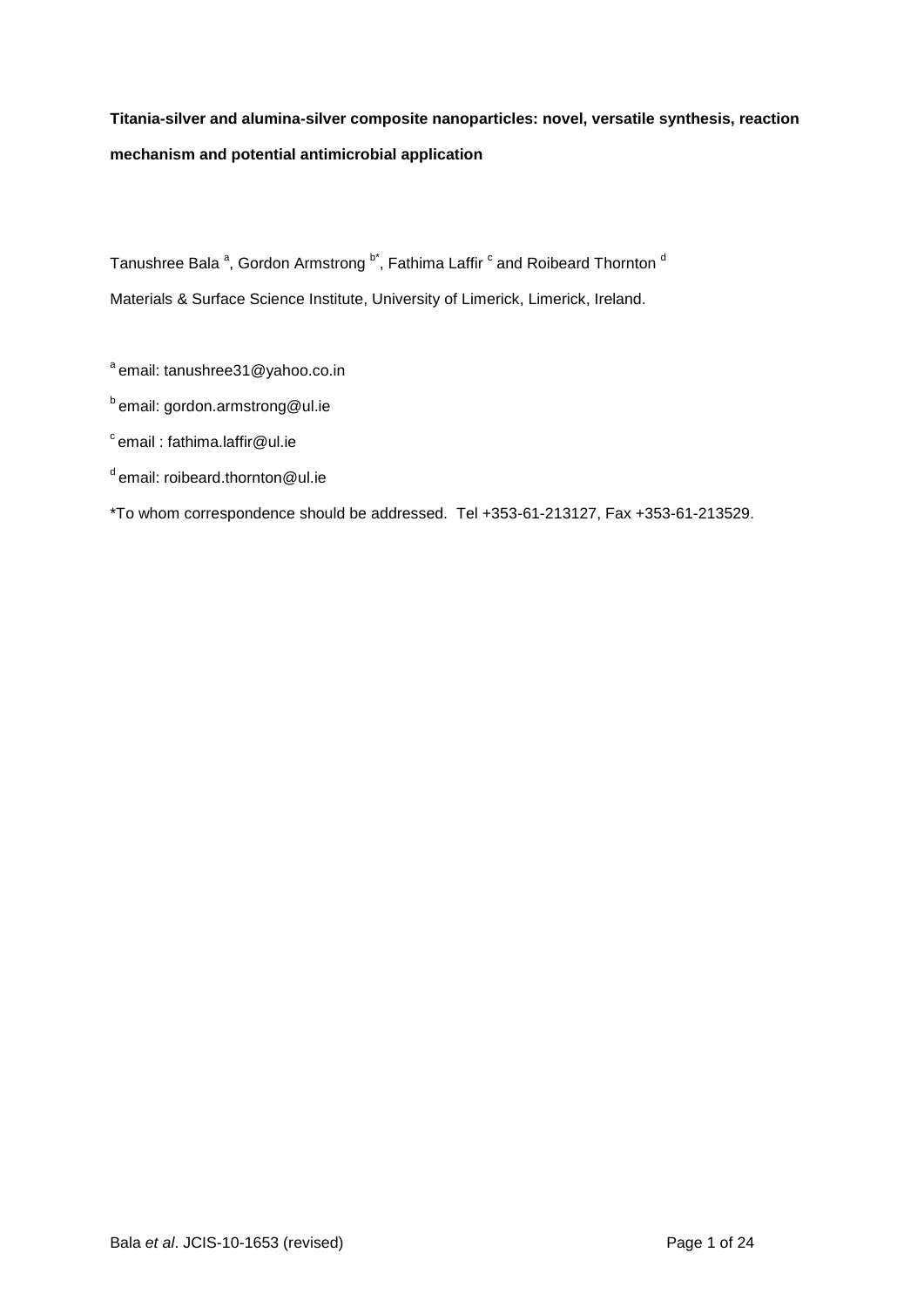## **Abstract**

Titania–silver (TiO<sub>2</sub>–Ag) and alumina–silver (Al<sub>2</sub>O<sub>3</sub>–Ag) composite nanoparticles were synthesised by a simple, reproducible, wet chemical method under ambient conditions. The surface of the oxides was modified with oleic acid, which acted as an intermediate between the oxide surface and the silver nanoparticles. The resulting composite nanoparticles were thoroughly characterized by XRD, TEM, XPS, FTIR and TGA to elucidate the mode of assembly of Ag nanoparticles on the oxide surfaces. Epoxy nanocomposites were formulated with  $TiO<sub>2</sub>$ –Ag and Al<sub>2</sub>O<sub>3</sub>–Ag to examine potential applications for the composite nanoparticles. Preliminary results from disk diffusion assays against *Escherichia coli* DH5α and *Staphylococcus epidermidis* NCIMB 12721 suggest that these TiO<sub>2</sub>-Ag and Al<sub>2</sub>O<sub>3</sub>-Ag composite nanoparticles have potential as antimicrobial materials.

Keywords: TiO<sub>2</sub>–Ag, Al<sub>2</sub>O<sub>3</sub>–Ag, composite, nanoparticle, epoxy polymer, antimicrobial, *Staphylococcus epidermidis*, *Escherichia coli.*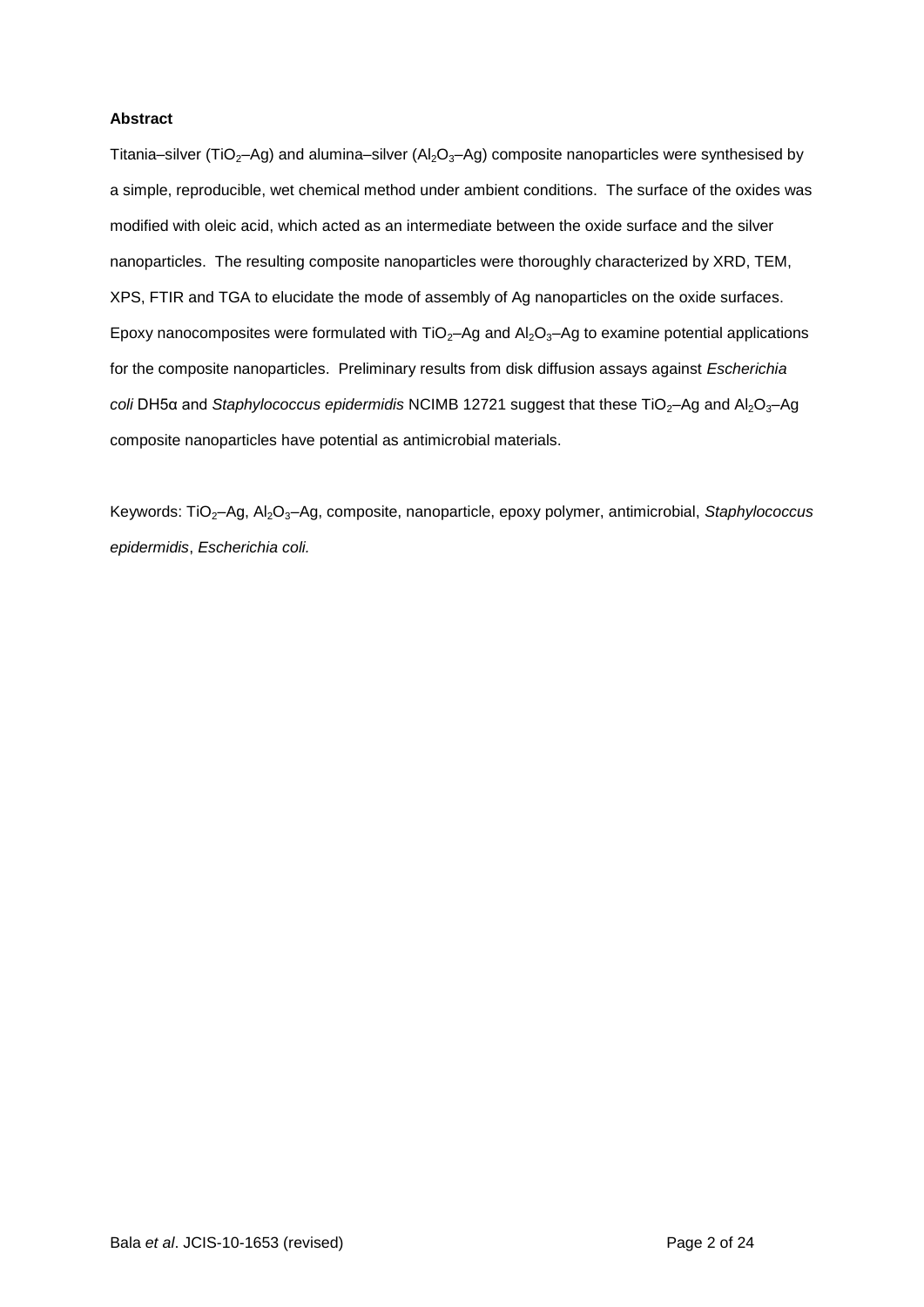#### **1. Introduction**

Significant research effort is directed towards bottom-up synthesis of composite nanomaterials which combine the properties of two or more materials in a single product. Numerous reports describe the synthesis of such composite materials, with particular emphasis on immobilization of noble metal nanoparticles on oxides such as  $SiO<sub>2</sub>$  [1-3], TiO<sub>2</sub> [4-10] and Al<sub>2</sub>O<sub>3</sub> [11-16]. These oxides are of interest due to their ready availability, ease of handling, low toxicity and low cost. They offer favourable mechanical strength, thermal stability, high surface area, and - very importantly - allow adsorption of various solids and organic ligands on their surface.

For the latter reason,  $A<sub>2</sub>O<sub>3</sub>$  has been extensively exploited as an adsorbent for waste water treatment [17], as a molecular sieve [18] and in nanoparticle-based catalysis. Ni [11], Pt [12], Pd [13], Ru [14] and CuO [16] are among the numerous species that have been studied to produce  $Al_2O_3$ -based catalysts. As an excellent adsorbent,  $TiO<sub>2</sub>$  also enjoys a vast range of potential applications in photocatalysis [4-6], photovoltaics [7, 8] and water splitting [9], either in its pristine form or as a composite with a variety of nanoparticles. Noble metals including Au [19] and Ag [20, 21], magnetic particles such as Ni [22] and ferrites [23], quantum dots [24], hydroxyapatites [25] and various oxides (e.g. alumina [26], zirconia [27], silica [28] and NiO [29]) have been successfully incorporated on titania particles, rods, wires or mesh-like structures. TiO $_2$ -Ag has attracted particular attention for its non-toxic nature [30], catalytic activity [31, 32] and shape-dependent optical properties under visible light [33, 34]. Moreover the material could also achieve enhanced photocatalytic efficiency [35]. Thus, a facile and reproducible synthetic route to  $TiO<sub>2</sub>$ -Ag and  $Al<sub>2</sub>O<sub>3</sub>$ -Ag composite nanoparticles would be useful in a diverse range of applications.

Here we report a wet chemical based synthesis to produce  $TiO<sub>2</sub>$ -Ag and Al<sub>2</sub>O<sub>3</sub>-Ag composite nanoparticles, followed by their incorporation in epoxy polymer for evaluation as antimicrobial materials. A primary objective of the current study was to synthesise composite nanoparticles with controllable, reproducible morphologies. The method reported here gave products with consistent properties in high yield under ambient conditions using only using simple apparatus unlike many other reported procedures [36, 37]. These composite nanoparticles were easily dispersed in common laboratory solvents, allowing them to be readily incorporated in polymer resins as functional additives.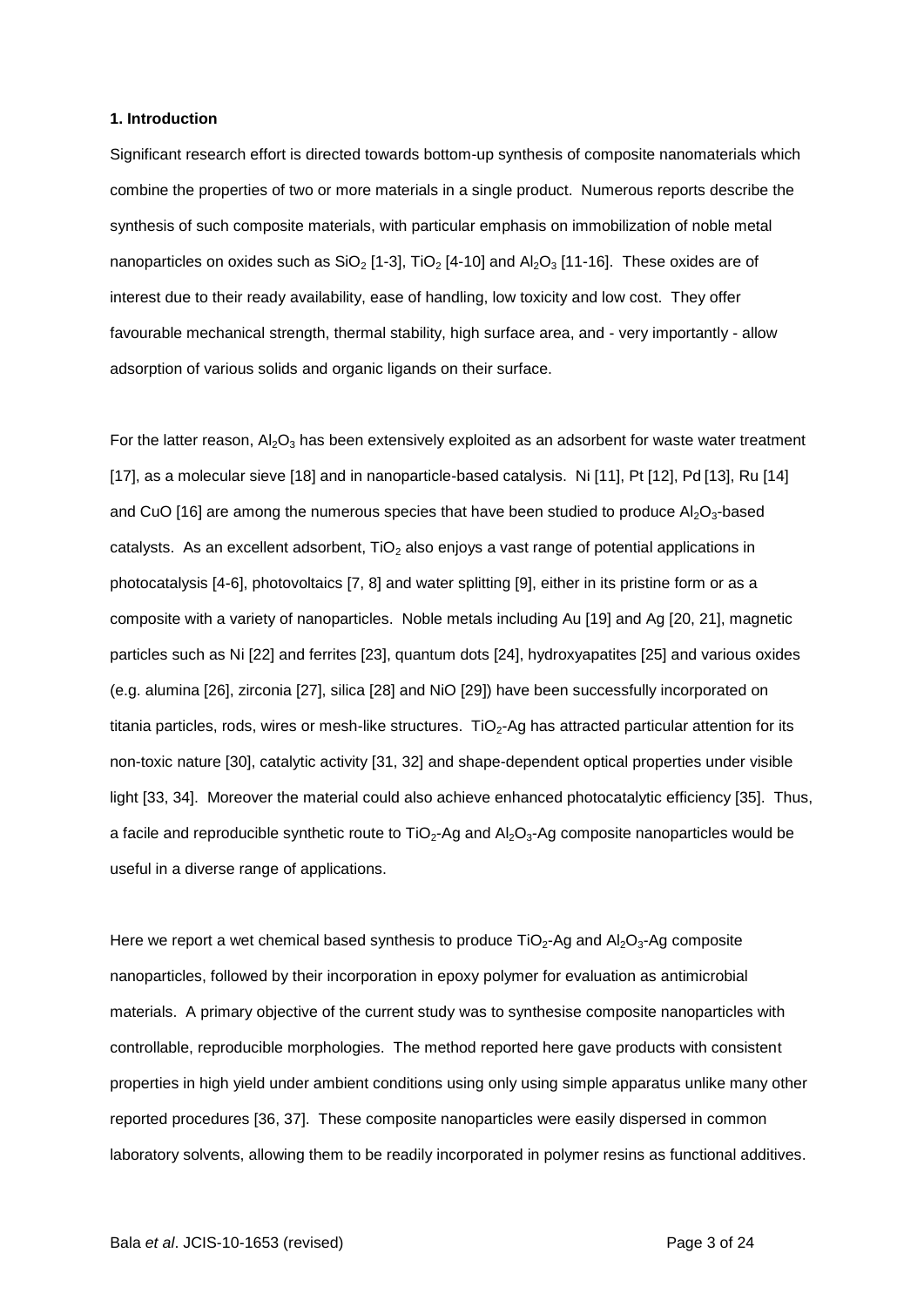To demonstrate a potential application for these novel materials, the composite nanoparticles were used to formulate epoxy polymer nanocomposites; these polymer nanocomposites were tested for antimicrobial activity. There is growing interest in antimicrobial materials, driven by an urgent need for more effective strategies to control microbial infection. However, as increasing frequency of antibiotic resistance makes it ever more difficult to treat such infections, new and more effective antimicrobial strategies and materials are required. One such strategy is to break the chain of infection by incorporation of antimicrobial substances into contact surfaces. Silver is recognised for its antimicrobial activity in a variety of physiological settings. Silver ions form metal-organic complexes with sulfhydryl groups on outer cell walls of bacteria and fungi, thereby inactivating enzymes critical for energy metabolism and electron transport [36].

#### **2. Materials and methods**

**Chemicals**. Titanium dioxide (TiO<sub>2</sub>), aluminium oxide (Al<sub>2</sub>O<sub>3</sub>), oleic acid (cis-9-octadecenoic acid,  $C_{17}H_{33}$ COOH), anhydrous methanol, silver nitrate (AgNO<sub>3</sub>), sodium borohydride (NaBH<sub>4</sub>), bisphenol A propoxylate (1PO/phenol)diglycidyl ether (epoxy resin) and diethylenetriamine (hardener) were obtained from Sigma Aldrich. All reagents were > 99 % purity and were used as received.

**Synthesis.** 1 g of TiO<sub>2</sub> or Al<sub>2</sub>O<sub>3</sub> powder was stirred with 10 ml of  $1X10<sup>-2</sup>$  M oleic acid in methanol at 500 rpm on a magnetic stirrer at room temperature until evaporation. 10 ml of  $1X10<sup>-2</sup>$  M aqueous AgNO<sub>3</sub> solution, sufficient to yield a final loading of silver nanoparticles of 1 wt% (calculated with respect to the initial mass of oxide), was added to the dried sample. The reaction vessel was covered with aluminium foil to exclude light, then stirred overnight. 0.004 g NaBH<sub>4</sub> powder was added with stirring; immediately the white suspension of the reaction mixture changed to grey. The product was dried thoroughly on a hot-plate at 100  $\degree$ C, then washed with copious amounts of water, followed by ethanol, to remove unreduced precursors and any Ag nanoparticles if formed separately.

Also, a repeat experiment was conducted as above in which the sample was washed with ethanol after addition of oleic acid to remove uncoordinated oleic acid, to better understand the coordination of oleic acid with the oxide surfaces during the synthesis.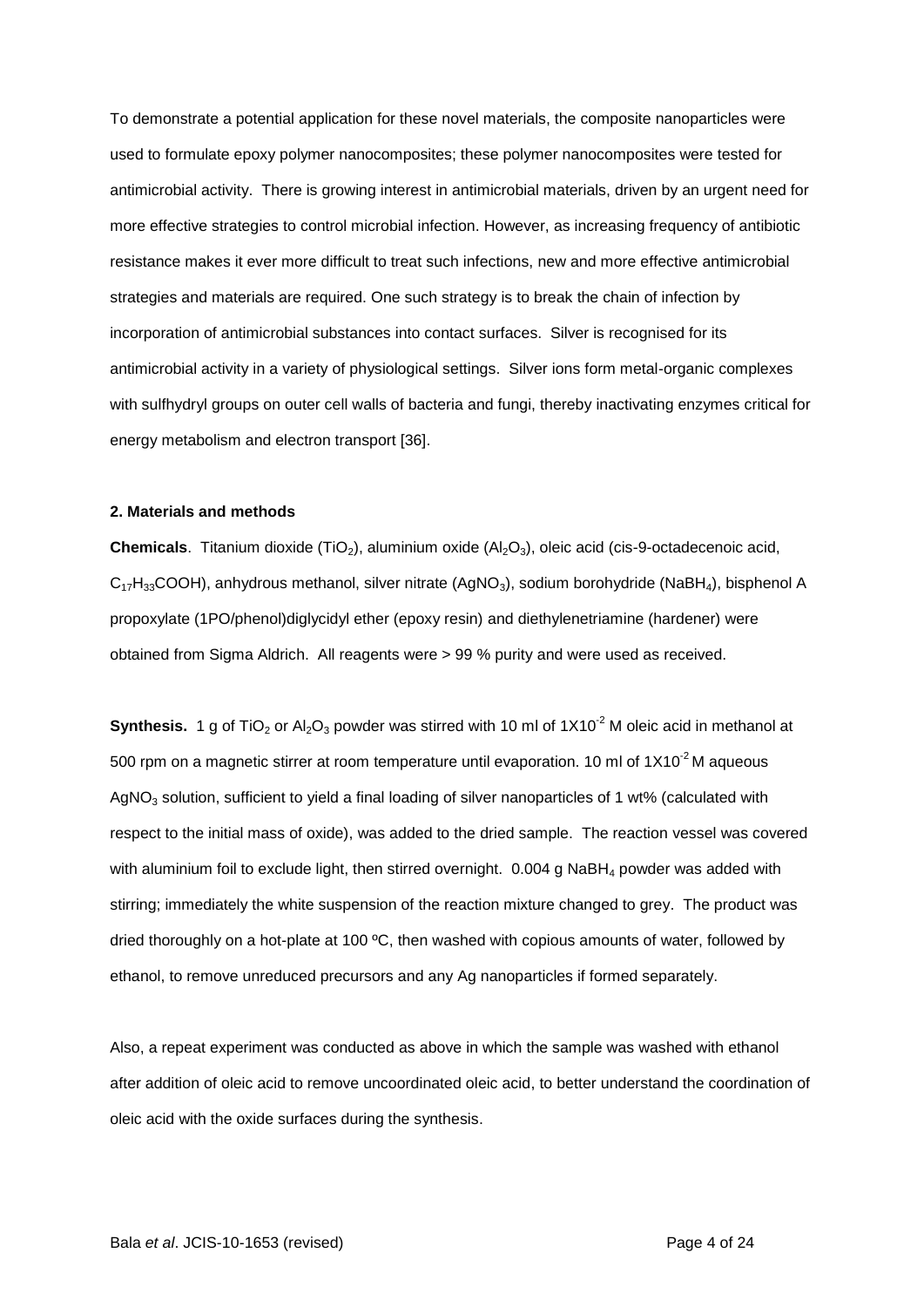To prepare composite nanoparticles with 10 wt% Ag loading on the oxides, the above process was repeated using  $1X10^{-1}$  M AgNO<sub>3</sub> solution and 0.04 g of NaBH<sub>4</sub> in the appropriate steps.

Polymer nanocomposites were prepared by dispersing the composite nanoparticles synthesised above in epoxy resin at 1, 10, 30 and 50 wt% loading. The required loading of nanoparticle was mixed with 1 g epoxy resin (e.g. 0.01 g nanoparticles were mixed with 1 g of epoxy resin to yield 1 wt% loading) by stirring on a magnetic stirrer overnight. 0.1 g of hardener was added to the mixture, stirred for a further 5 minutes, then placed in a PTFE mould and placed in an oven at 90 ºC until completely cured.

**Characterisation.** *Transmission electron microscopy (TEM)*. TEM images were obtained on a JEOL JEM 2011 microscope at an accelerating voltage at 200 kV. Samples were prepared by placing a drop of the solutions to be examined on 300 mesh carbon-coated copper grids. These films were allowed to dry for 2 minutes, after which excess solution was removed using blotting paper. TEM samples of polymer nanocomposites were prepared by scraping the top layer of the free-standing composite with a scalpel and transferring the scrapings onto a 300 mesh carbon-coated copper grid.

*X-ray photo electron spectroscopy (XPS).* XPS was performed on a Kratos AXIS 165 spectrometer using monochromatic Al Kα radiation of energy 1486.6 eV. High resolution spectra of C 1s, O 1s, Ti 2p, Al 2p and Ag 3d were taken at a fixed pass energy of 20 eV, 0.05 eV step size and 100 ms dwell time per step. Surface charge was efficiently neutralised by flooding the sample surface with low energy electrons. Core level binding energies were corrected using the C 1s peak at 284.8 eV as the charge reference. For construction and fitting of synthetic peaks of high resolution spectra, a mixed Gaussian-Lorenzian function with a Shirley type background subtraction were used.

Attenuated total reflectance infrared spectroscopy (ATR-IR). Infrared spectra were recorded on a Perkin Elmer Spectrum-One spectrometer fitted with a Universal ATR (attenuated total reflectance) accessory. Each spectrum presented is the average of 16 scans recorded at a resolution of 4 cm<sup>-1</sup>. The spectra were normalised against the strongest peak observed (2925 cm<sup>-1</sup>) to allow reliable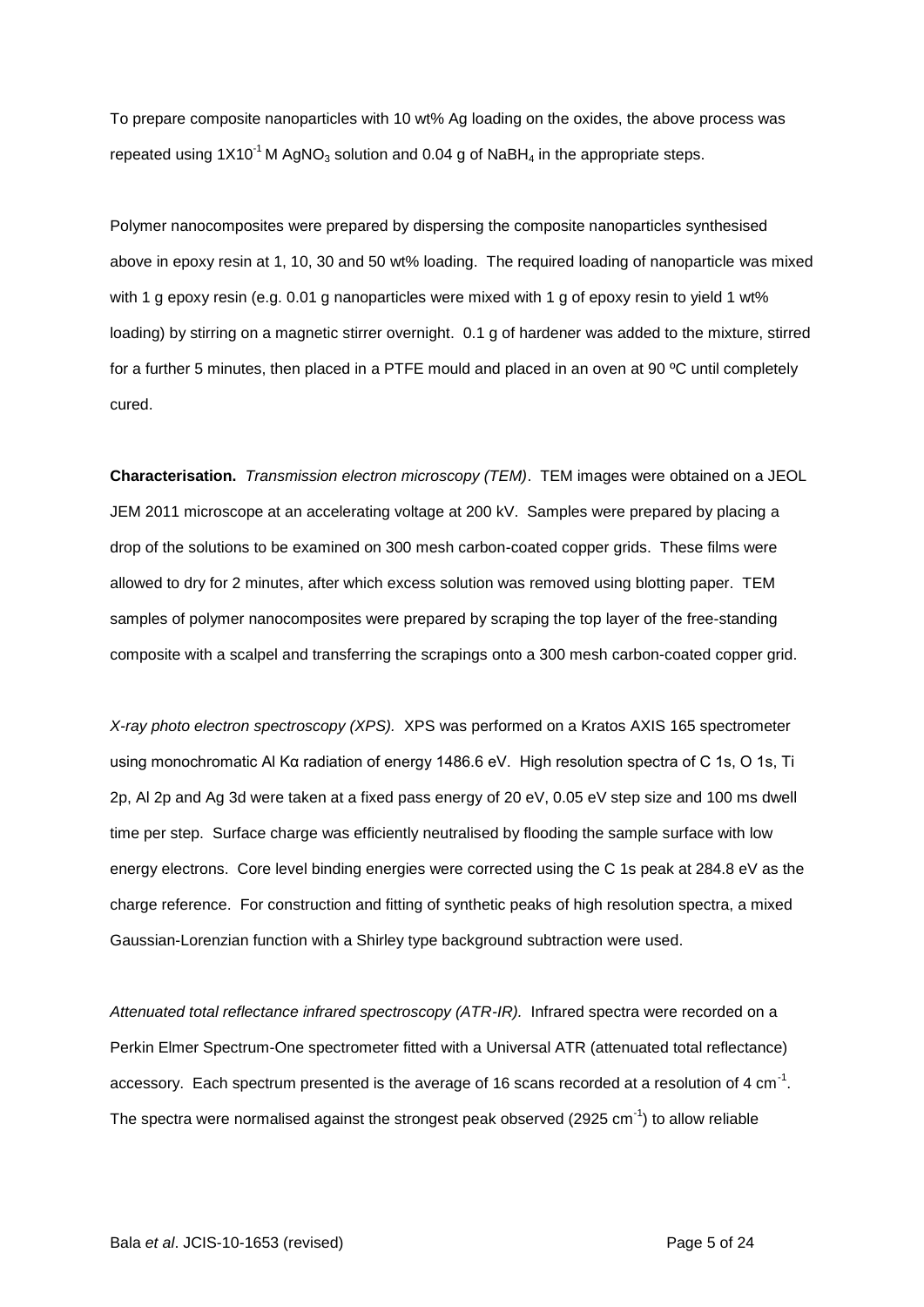comparisons of relative peak intensity and plotted using Perkin Elmer Spectrum ES v.6.3 software. No other corrections were applied to the data.

*X-ray powder diffraction (XRD).* XRD was conducted on a Philips X'Pert PRO MPD fitted with a Cu Kα radiation source operating at 40 kV and a current of 30 mA. A step size of 0.020 º 2θ and collection time of 1second per step was used for all experiments. Diffraction patterns were analysed using Philips X'Pert HighScore Plus v.2.2.b software with the International Centre for Diffraction Data (ICDD) Release 2007 RDB.

*Thermogravimetric analysis (TGA).* TGA was conducted on a Perkin Elmer TGA1 thermogravimetric analyser. Samples were heated from 30 °C to 900 °C at a ramp rate of 10 K.min<sup>-1</sup> in flowing nitrogen atmosphere. The average sample mass was 6 mg.

*Antimicrobial testing.* The antibacterial activity of the discs was evaluated against both Gram negative and Gram positive species including *Escherichia coli* DH5α (*E. coli*) and *Staphylococcus epidermidis* NCIMB 12721 (*S. Epidermidis*) using the agar disc-diffusion method [37]. Luri Bertani (LB) agar and broth were used for culturing *E. coli*. *S. epidermidis* was cultured in Brain hearth infusion (BHI) broth and agar. All organisms were grown aerobically with agitation at 37 °C. Agar plates were seeded with both cultures, then 3 discs (6 mm diameter) of each material were embedded into the surface of the plates. Overnight bacterial cultures (1:100 dilution) were streak plated onto the surface of the agar plates using a sterile swab and incubated overnight at 37 ºC. Callipers were used to measure zones of inhibition.

### **3. Results and discussion**

The formation of Ag nanoparticles on the titania and alumina surfaces was confirmed by XRD, as shown in Figure 1. The titania starting material was the anatase phase of the oxide (cf. Curve 1, Figure 1A; ICDD Ref. code 03-065-5714). The alumina starting material was the alpha phase of the oxide (cf. Curve 1, Figure 1B; ICDD Ref. code 01-070-5679). In both cases, the appearance of fcc Ag peaks (JCPDS file no. 04-0783) after reducing Ag<sup>+</sup> ions on the oxide surfaces (cf. Curve 2, Figure 1A; Curve 2, Figure 1B) indicated that Ag nanoparticles were present on the oxide surfaces.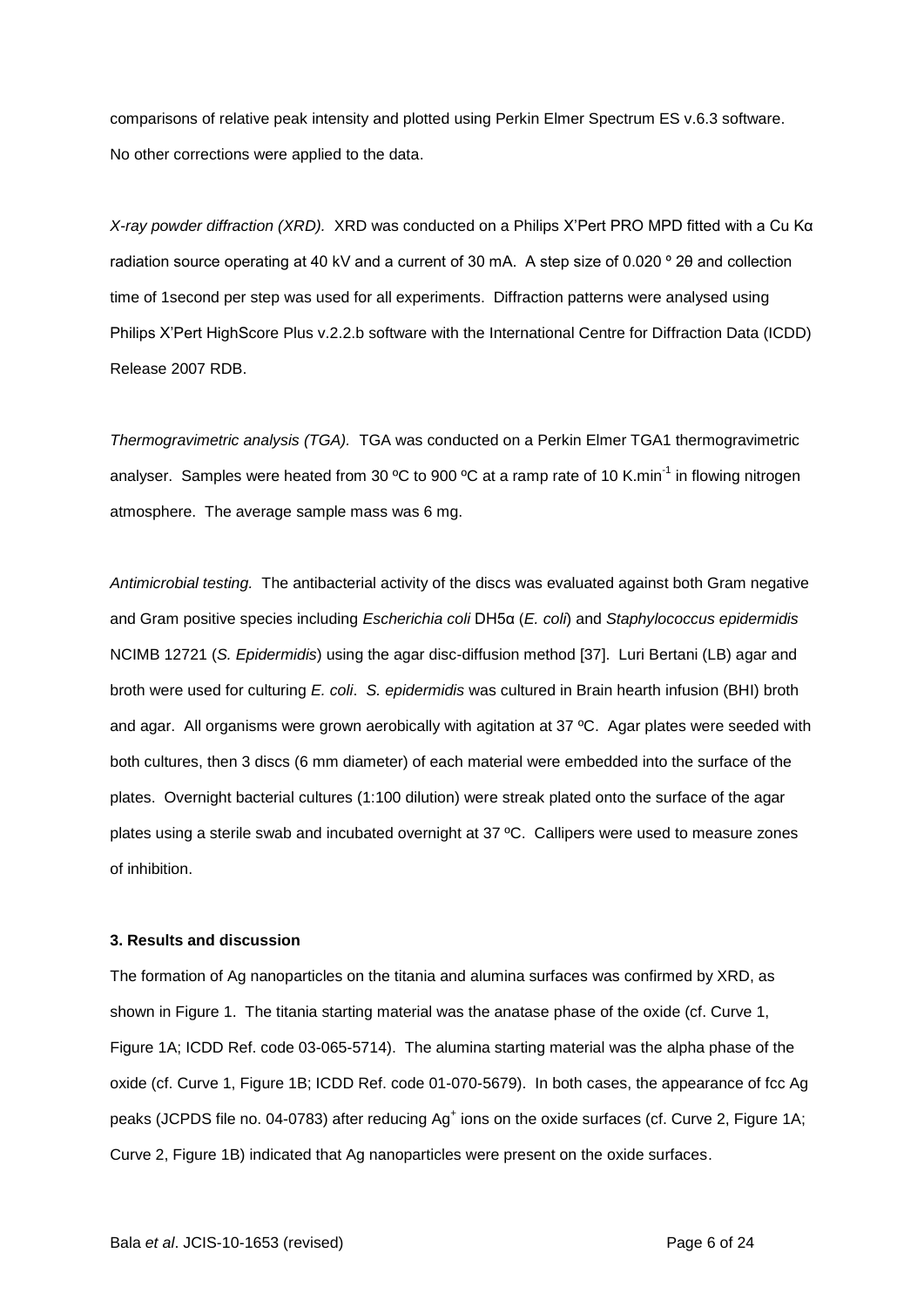

**Figure 1.** (A) XRD pattern of pristine titania (Curve 1) and TiO<sub>2</sub>–Ag composite nanoparticles (Curve 2). The peaks attributed to Ag nanoparticles are in agreement with fcc crystal structure; (B) XRD pattern of pristine alumina (Curve 1) and  $Al_2O_3$ -Ag composite nanoparticles (Curve 2). The Ag peaks and the corresponding planes are arrowed.

The TEM micrographs presented in Figure 2 illustrates the formation of Ag nanoparticles on the surface of  $TiO<sub>2</sub>$  and  $Al<sub>2</sub>O<sub>3</sub>$  nanoparticles along with the pristine oxides. Figure 2A and 2D show pristine TiO<sub>2</sub> (particle size: 130 - 200 nm) and  $Al_2O_3$  (particle size range: 100 - 200 nm). In both cases, the Ag nanoparticles formed were not of uniform size. Though the majority of these particles were spherical in shape, non-spherical morphologies were also observed.Ag nanoparticles were observed as discrete particles on the surface of the  $TiO<sub>2</sub>$  particles (cf. Figure 2B); they were most prominent under dark field imaging (cf. Figure 2C) in which the more crystalline Ag nanoparticles were observed as scintillating spots over the less crystalline  $TiO<sub>2</sub>$  particles.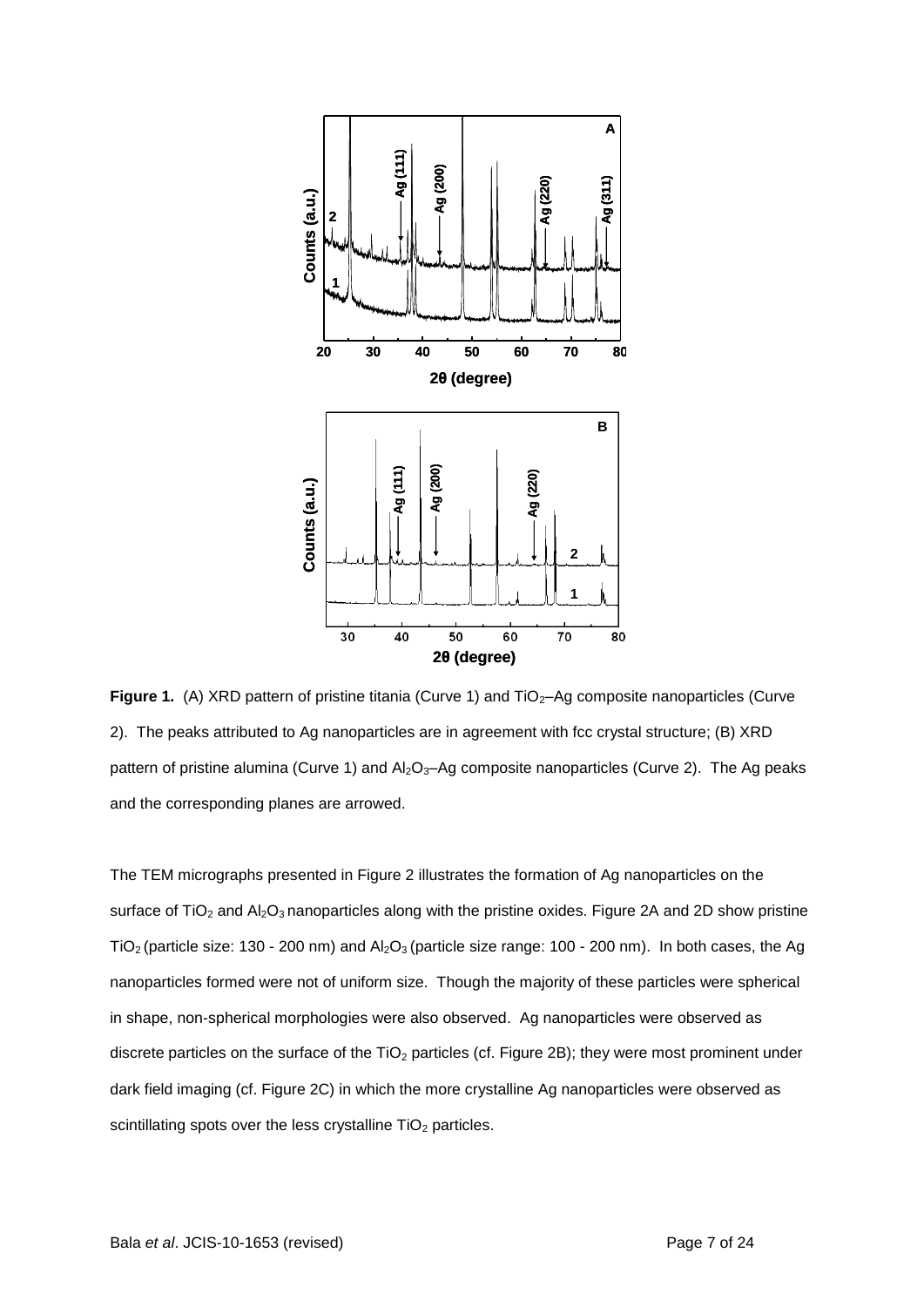However, in case of  $Al_2O_3$  support, all the Ag nanoparticles were not well localized on the support; unbound Ag nanoparticles were also observed in the  $Al_2O_3-Ag$  samples (cf. Figure 2E, 2F). Although both samples were prepared following the same procedure, these observations suggest that the Ag nanoparticles were formed following different modes of assembly, probably due to a difference in coordination of the oleic acid ligand on the surface of the two different oxides. Therefore, XPS, FTIR and TGA experiments were conducted on both to confirm the presence of silver on the titania and alumina surfaces and to elucidate the modes of assembly that may account for the differences observed in the final composite nanoparticles.



**Figure 2.** (A) TEM image of pristine titania nanoparticles. (B, C) TEM images of Ag nanoparticles on titania surface. (D) TEM image of pristine alumina particles. (E, F) TEM images of Ag nanoparticles on alumina surface.

**Characterisation of TiO2–Ag composite nanoparticles.** The formation of Ag nanoparticles on titania was further confirmed by XPS. Figures 3A-D show the C 1s, O 1s, Ti 2p and Ag 3d spectra, respectively, of the TiO<sub>2</sub>-Ag composite nanoparticles. The C 1s peak appeared at 284.8 eV along with two minor components at 286.5 eV and 288.8 eV which could be attributed to C-C/C-H of hydrocarbons or adventitious carbon, C–O and –COO type of bonding present in oleic acid respectively. The O 1s peak could be fitted with three components. The main component at 529.5 eV corresponded to Ti-O in TiO<sub>2</sub>. The minor components were attributed to O from oxygenated carbon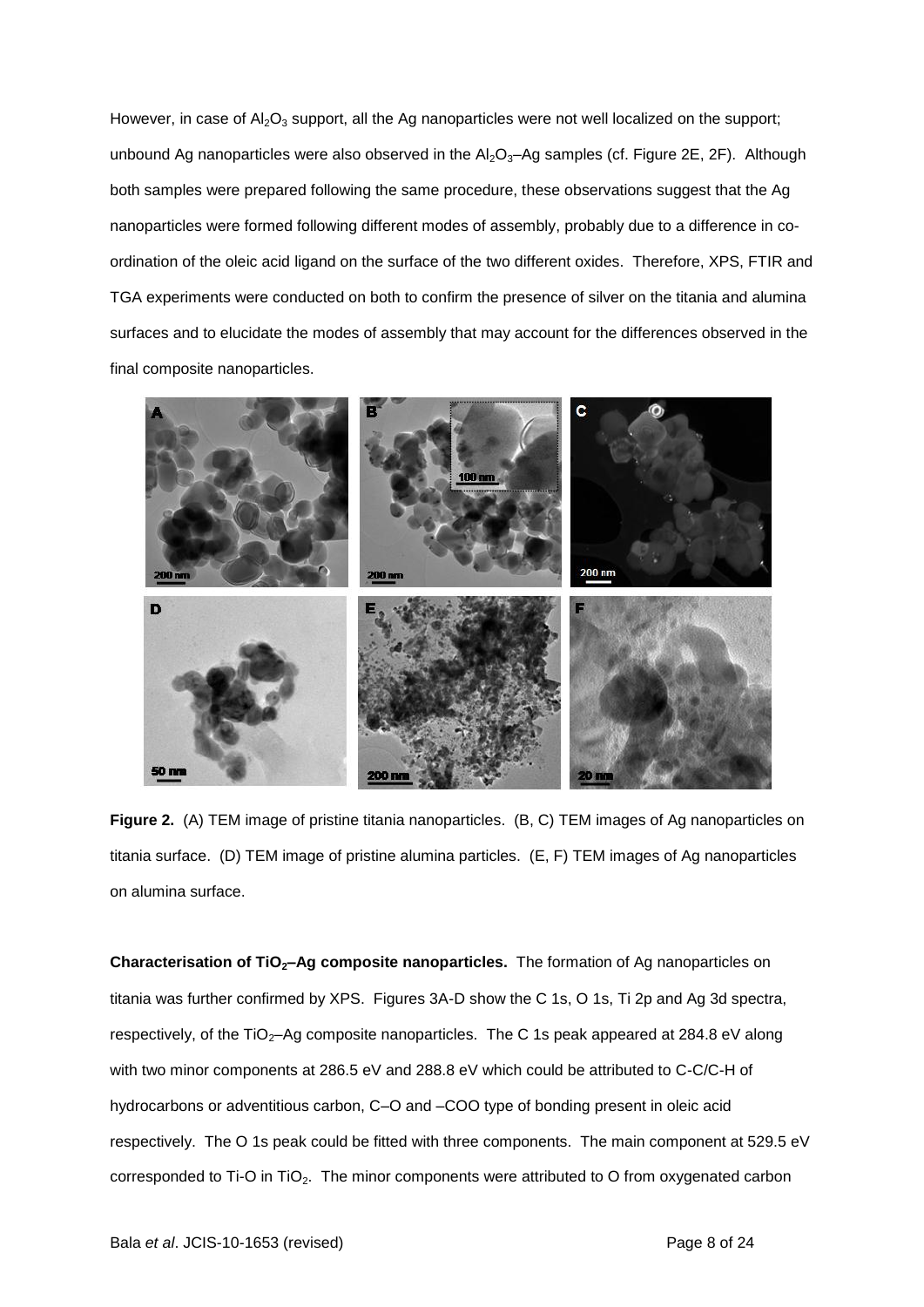species including carboxylic acid groups of oleic acid. The Ti 2p spectra appeared as a doublet with Ti 2p<sub>3/2</sub> peak at 458.7 eV and doublet separation of 5.7 eV, characteristic of TiO<sub>2</sub> [38-40]. The Ag 3d spectra appeared as doublet of narrow peaks (fwhm =  $0.9$  eV) with Ag  $3d_{5/2}$  at a binding energy of 368.0 eV and doublet separation of 6.0 eV. These values corresponded to metallic silver [40, 41] and were further indicative that all the ions were successfully reduced with sodium borohydride during the formation of Ag nanoparticles.



**Figure 3.** (A) C 1s, (B) O 1s, (C) Ti 2p, (D) Ag 3d X-ray photoelectron spectra obtained for TiO<sub>2</sub>-Ag composite nanoparticles.

A significant increase in carbon content was noted when compared to the carbon composition of pristine titania due to presence of oleic acid (cf. Figure SI-1, Supporting Information). Though the XPS study suggested bonding of the oleic acid with the  $TiO<sub>2</sub>$  surface and formation of Ag nanoparticles, it could not clearly reveal the mechanism of such interactions. Infrared spectroscopy conducted at each step of the synthesis (cf. Figure 4), proved more informative in determining the mode of assembly of TiO2–Ag composite nanoparticles. A detailed assignment of the infrared spectrum of neat oleic acid is presented in Figure SI-2, Supporting Information.)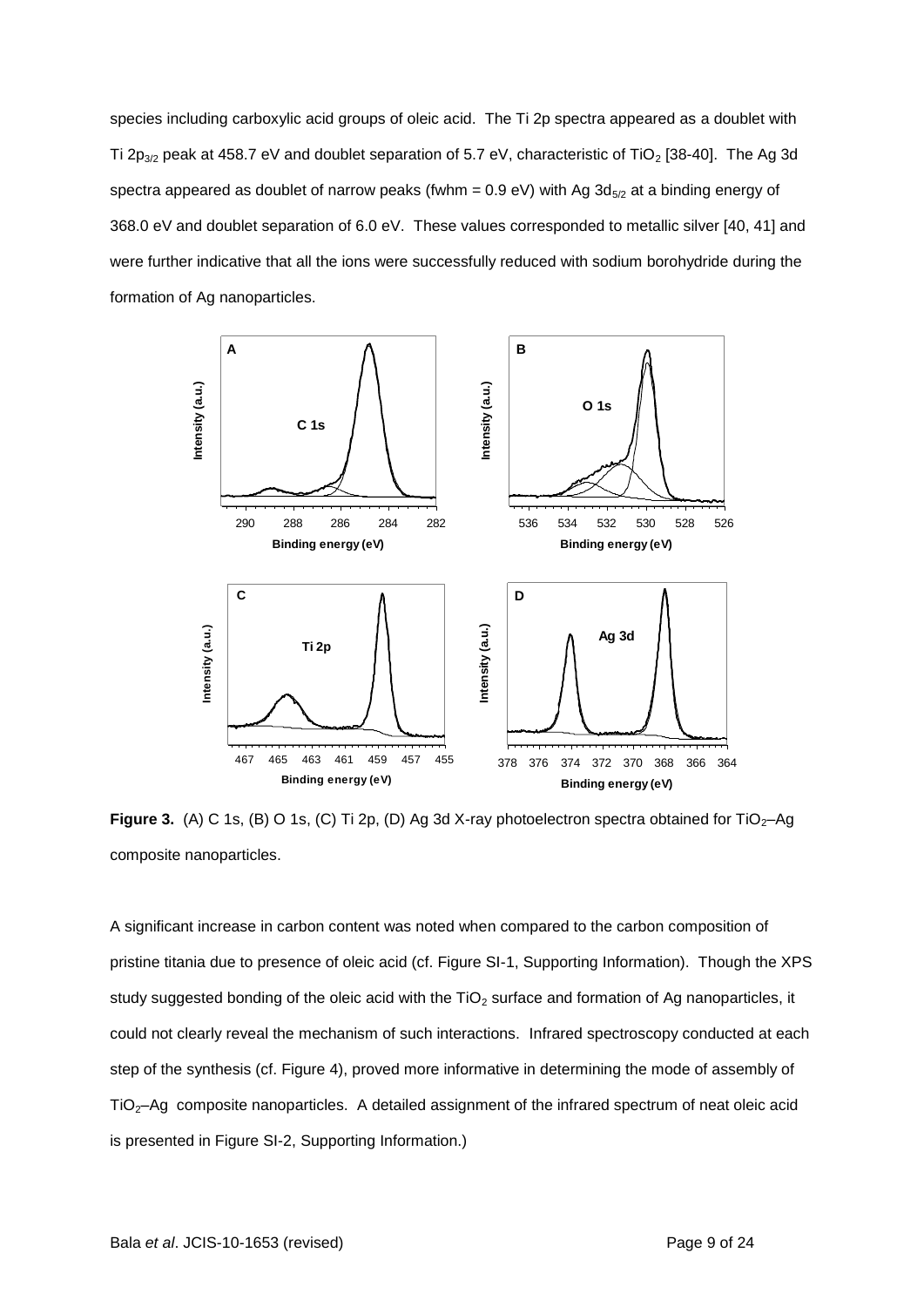

Figure 4. Normalised ATR-IR spectra obtained at each stage of TiO<sub>2</sub>-Ag composite nanoparticle synthesis. (1) Pristine titania; (2) after treatment with oleic acid; (3) following ethanol wash to remove un-coordinated oleic acid molecules; (4) titania-oleic acid after interaction with  $Ag^+$ ; (5) titania-oleic acid after formation of Ag nanoparticles. The spectra have been displaced vertically along the Y axis for clarity; the scale bar shows the peak intensity of each spectrum presented.

Curve 1, Figure 4 shows the spectrum obtained for pristine  $TiO<sub>2</sub>$ , which exhibited a single significant peak at 1642 cm<sup>-1</sup>, in good agreement with previous data [42]. Upon addition of oleic acid/methanol dispersion to titania, the appearance of peaks at 2855 and 2925 cm $^{\text{-1}}$  and a shoulder at 2954 cm $^{\text{-1}}$ confirmed the presence of oleic acid on the TiO<sub>2</sub> surface (cf. Curve 2, Figure 4) [43]. Additional peaks were observed at 1712  $cm^{-1}$  (undissociated -COOH) and 3007  $cm^{-1}$  (olefinic C-H stretching). It has previously been hypothesised that oleic acid adsorbs on the surface of the Lewis acid TiO<sub>2</sub> [43].

In a repeat synthesis, the sample was washed with ethanol after addition of oleic acid to remove uncoordinated oleic acid. Curve 3, Figure 4, shows the infrared spectrum obtained from the sample after this additional washing step. No appreciable change in the significant peaks of the spectrum was observed by comparison to Curve 2, Figure 4.

After addition of AgNO<sub>3,</sub> a new peak was observed at 1519 cm<sup>-1</sup> (cf. Curve 4, Figure 4). This was considered evidence that Ag<sup>+</sup> ions were interacting with the -COOH groups of oleic acid to form an Ag-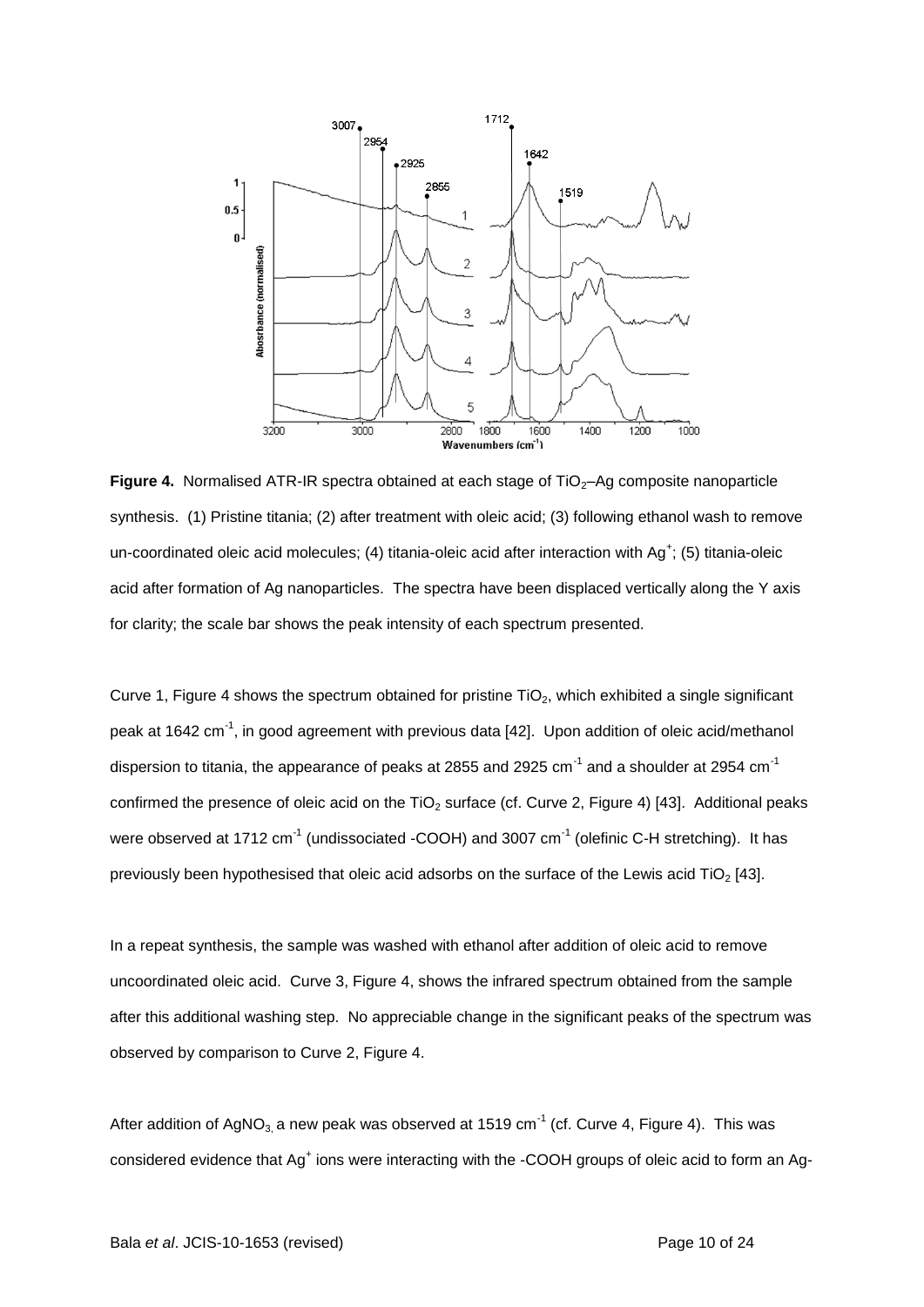oleate complex [44-46]. The 1519 cm<sup>-1</sup> peak remained following the reduction of Ag<sup>+</sup> complex with NaBH<sup>4</sup> (cf. Curve 5, Figure 4A), which indicated that the formation of Ag nanoparticles did not affect the adsorbed oleic acid and thus helped Ag nanoparticles to adhere to titania.

These findings are illustrated in Scheme 1. This shows how oleic acid molecules adsorbed on the titania surface via their electron-rich double bonds. The pH before addition of NaBH<sub>4</sub> was 4.26, further supporting this hypothesis: Oleic acid molecules have previously been reported to attach with titania through its olefinic centre at acidic pH [43]. It was concluded that  $Ag<sup>+</sup>$  ions coordinated to the relatively free  $-$ COOH groups, then Ag nanoparticles formed on the surface of the TiO<sub>2</sub> particles with the oleic acid acting as a linker between the titania and Ag nanoparticles. These conclusions are in agreement with previous reports, since oleic acid is a well-known capping agent for Ag nanoparticles [44-46].



**Scheme 1.** Mode of assembly of TiO<sub>2</sub>-Ag composite nanoparticles. The role of oleic acid in the synthesis is indicated.

**Characterisation of Al<sub>2</sub>O<sub>3</sub>-Ag composite nanoparticles:** The mode of assembly of Al<sub>2</sub>O<sub>3</sub>-Ag composite nanoparticles was determined by a detailed XPS and ATR-IR study following the same rationale used for  $TiO<sub>2</sub>–Ag.$ Figures 5A-D show the C 1s, O 1s, Al 2p and Ag 3d spectra, respectively, of  $Al_2O_3-Ag$  composite nanoparticles. The main C 1s peak at 284.8 eV corresponded to C–C/C–H of hydrocarbons or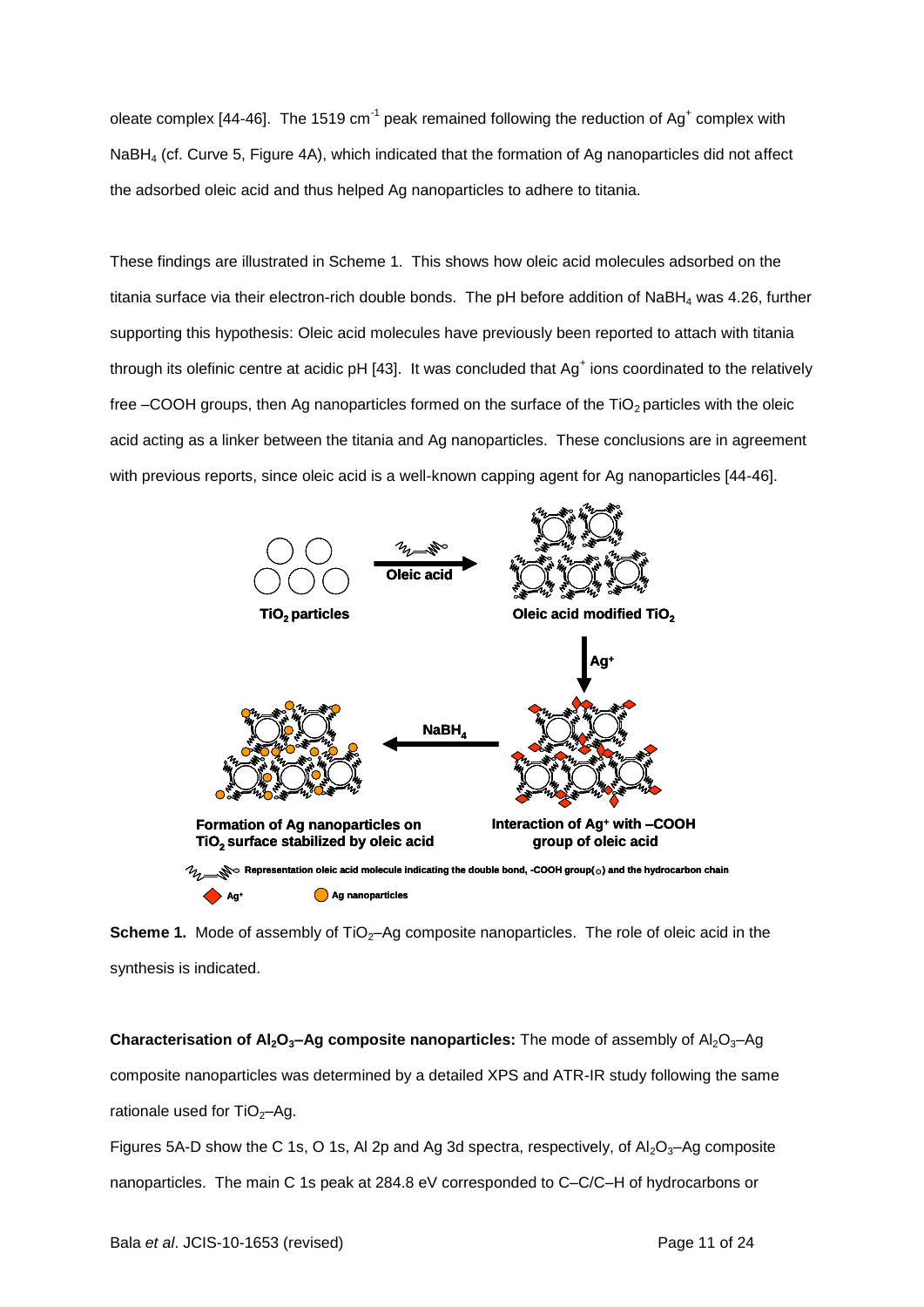adventitious carbon showing an appreciable increase in intensity resulting from the addition of oleic acid. The two minor components were ascribed to C–O and –COO type groups. The O 1s spectrum in Figure 5B showed a main peak at 531.2 eV which was identified as O from alumina. The Al 2p peak appeared at a binding energy of 74.4 eV, accompanying a shift of 0.5 eV from Al 2p in neat alumina which was at 73.9 eV (cf. Figure SI-3, Supporting Information). The latter binding energy (73.9 eV) was comparable to a hydrated alumina surface or  $AI(OH)_{3}$  [44]. The shift in binding energy was probably caused by the adsorption of –COOH groups to the surface and the resulting binding energy was comparable to bulk  $Al_2O_3$  [44, 47]. Ag 3d spectra (cf. Figure 5D) had Ag 3d<sub>5/2</sub> and Ag 3d<sub>3/2</sub> at 368.3 and 374.3 eV respectively. Doublet peaks were narrow with fwhm of 1.0 eV and had a separation of 6 eV, characteristic of metallic silver [48]. This confirmed that  $Ag<sup>+</sup>$  ions were successfully reduced with sodium borohydride. The XPS spectra obtained from neat and oleic acid–modified alumina are presented in Supporting Information, Figure SI-3 for comparison.



Figure 5. (A) C1s, (B) O1s, (C) Al2p and (D) Ag3d X-ray photoelectron spectra obtained for Al<sub>2</sub>O<sub>3</sub>-Ag composites.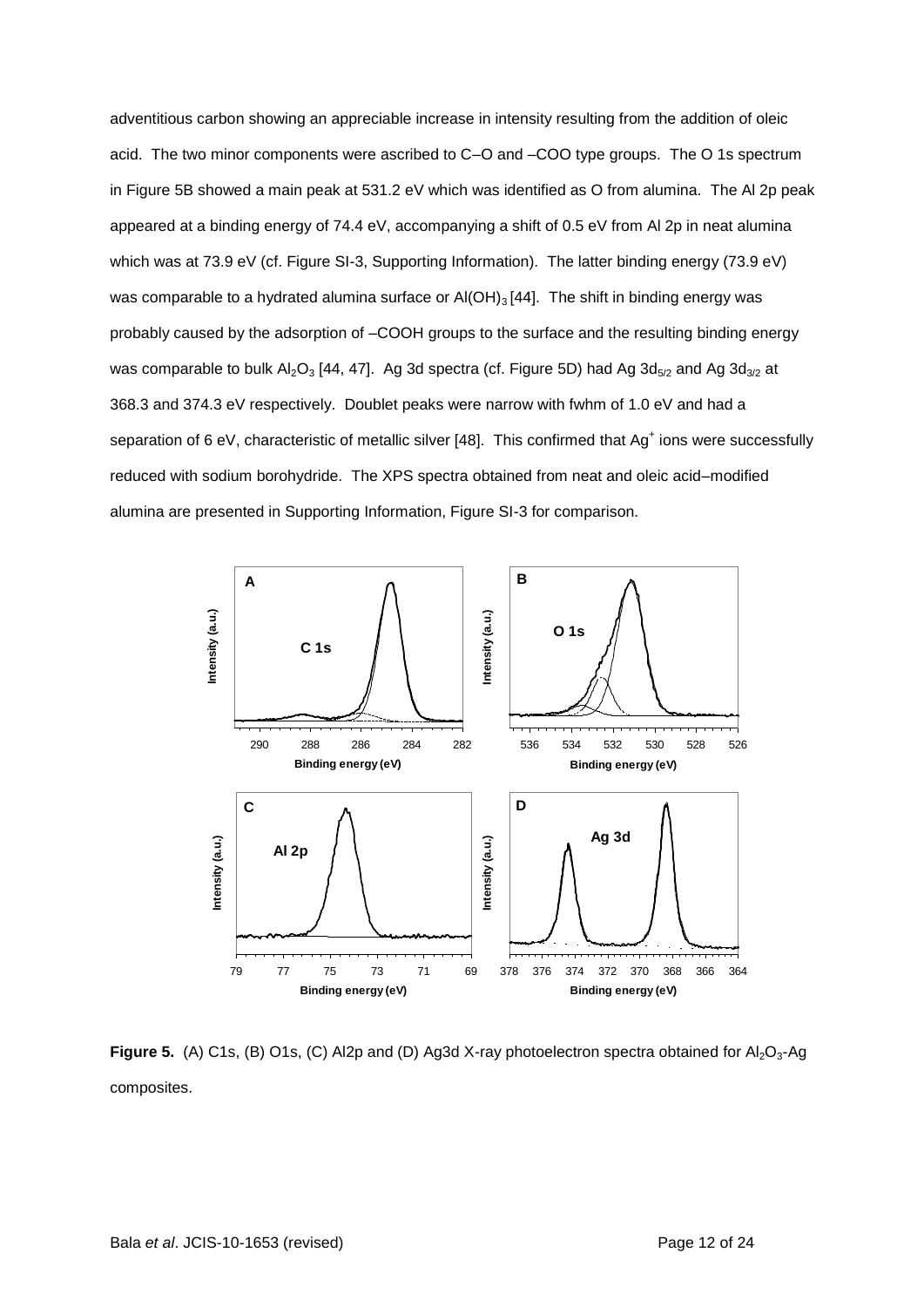Curve 1, Figure 6 shows the infrared spectrum obtained for pristine alumina. No significant bands were observed, consistent with previous reports [49]. Upon addition of oleic acid/methanol dispersion, no band shift was detected in the region 3010–2850 cm<sup>-1</sup> (cf. Curve 2, Figure 6). This suggested that oleic acid did not interact with alumina through its electron rich olefinic bond, as was observed for titania. A broad band in the region 1470–1410 cm<sup>-1</sup> was assigned to CH<sub>2</sub> bending and C–O–H inplane bending. The peak at 1291  $cm^{-1}$  was assigned to C-OH stretching.

Carboxylic acids tend to form hydrogen-bonded dimers in both the liquid and solid state [50]. Whereas the C=O stretching vibration occurs around 1760 cm<sup>-1</sup> for monomeric COOH, it is typically observed at lower frequency for COOH dimers. Therefore, the band at 1746 cm<sup>-1</sup> was attributed to a shifted peak for the free COOH group, suggesting that some strong interaction occurred between oleic acid and the alumina surface. The stronger band observed at 1707  $cm^{-1}$  was attributed to hydrogenbonded COOH. Considered together, these observations suggested the formation of a bi-layer by oleic acid moieties. These conclusions are consistent with those reported by Dablemont *et al* for the interaction of carboxylate-functionalised Pt nanoparticles with alumina [49].

As for the TiO<sub>2</sub>-Ag synthesis, a repeat Al<sub>2</sub>O<sub>3</sub>-Ag synthesis was conducted in which the sample was washed with ethanol after addition of oleic acid to remove uncoordinated oleic acid. Curve 3, Figure 6, shows the infrared spectrum obtained from the sample after this additional washing step. No change to the infrared spectrum was observed after washing the sample with ethanol to remove any uncoordinated oleic acid present (cf. Curve 3, Figure 6), which is further evidence of strong interaction. This kind of interaction is more probable at lower pH when the –COOH groups were expected in their un-dissociated form. In the present synthesis, the pH of the solution before borohydride addition was found to be 5.25.

The infrared spectrum changed appreciably after the addition of AgNO3 (cf. Curve 4, Figure 6). Ag+ ions coordinated with the –COOH groups of the outer layer of the oleic acid bilayer present on the alumina surface. A new peak was observed at 1522 cm-1, attributed to the formation of an Ag-oleate complex with the -COOH groups of the second layer of oleic acid (cf. Curve 4, Figure 6) [44-46]. Further changes were observed in the infrared spectrum after reduction with NaBH4 (cf. Curve 5,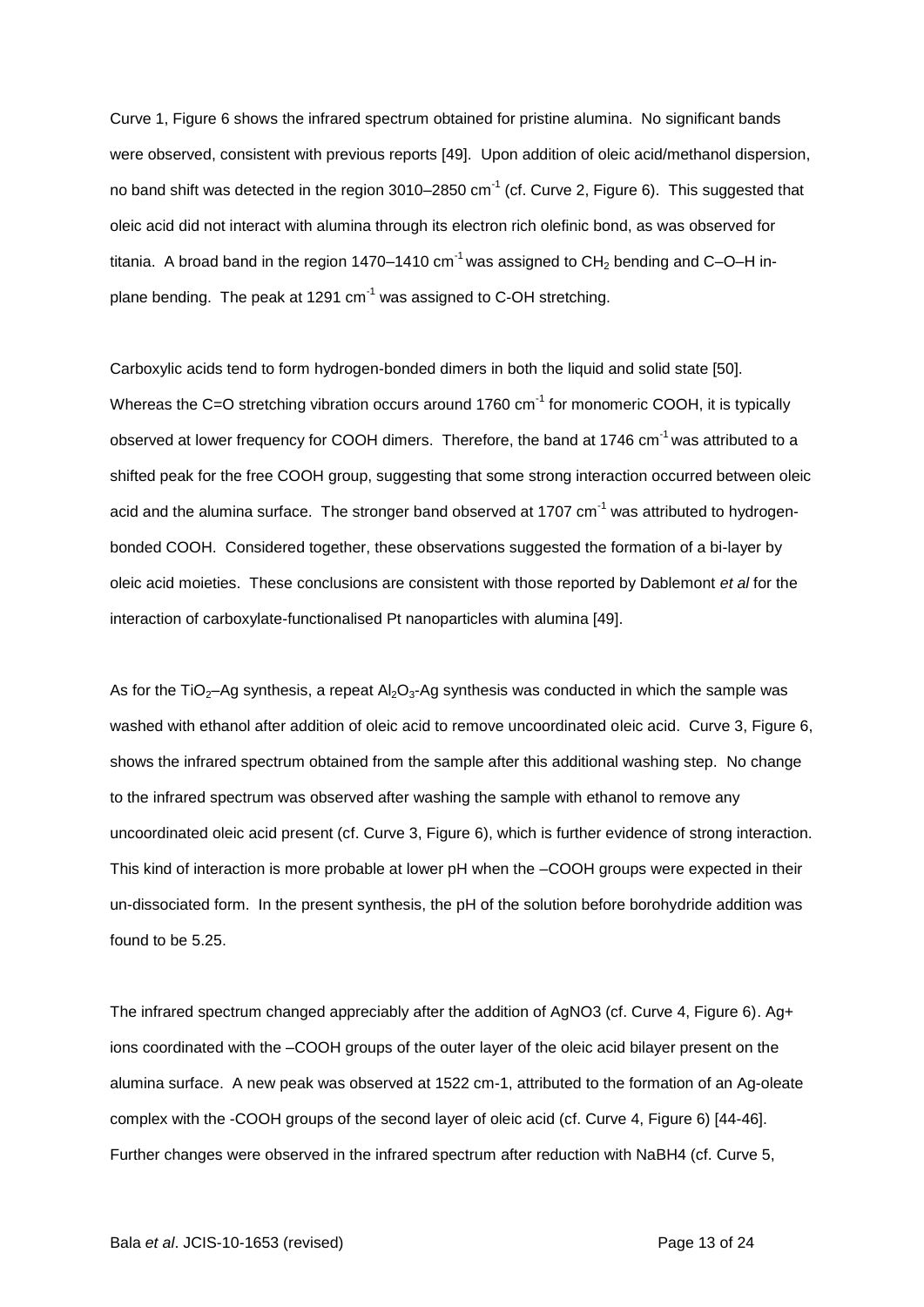Figure 6). After addition of NaBH4 the pH of the solution changed to 8.4,7 which converted the – COOH groups of the inner layer of oleic acid interacting directly with the alumina surface into –COO groups. Thus, both the peaks at 1707 and 1746 cm-1 were replaced by a single -C=O band at 1522 cm-1 in Curve 5, Figure 6. No such change was observed during the TiO2-Ag composite synthesis, since the interaction was through the olefinic centre.

The mode of assembly for  $A<sub>1</sub>, O<sub>3</sub>$ -Ag composite nanoparticles was found to be in good agreement with that reported by Kasprzyk-Hordern et al [18]. Moreover, in addition to shifting the pH to 9.26, the Ag<sup>+</sup> ions were reduced due to addition of NaBH<sub>4</sub>. Thus it could be concluded that oleic acid coordinated with the Ag nanoparticles through its head groups, as oleic acid is a well-known capping agent for Ag nanoparticles [44-46]. No significant shift was observed in the region 3010-2850 cm<sup>-1</sup> throughout the synthesis (cf. curves 3-5, Figure 6), indicating that the olefinic bond remained unaltered throughout the reaction.



**Figure 6.** Normalised ATR-IR spectra obtained at each stage of Al<sub>2</sub>O<sub>3</sub>-Ag composite nanoparticle synthesis. (1) Pristine alumina; (2) after treatment with oleic acid; (3) following ethanol wash to remove un-coordinated oleic acid molecules; (4) alumina-oleic acid after interaction with Ag<sup>+</sup>; (5) alumina-oleic acid after formation of Ag nanoparticles. The spectra have been displaced vertically along the Y axis for clarity; the scale bar shows the peak intensity of each spectrum presented.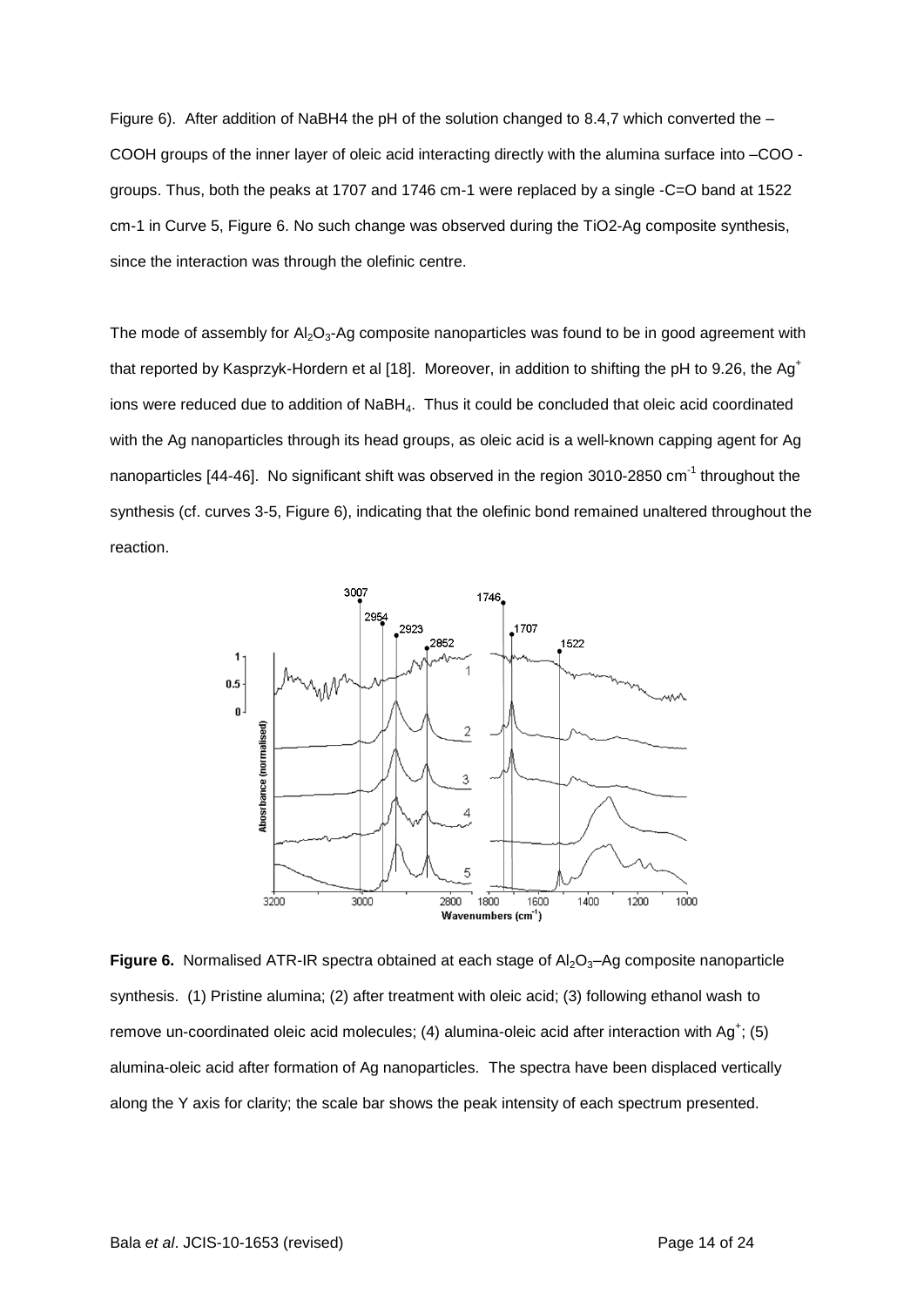The proposed mode of assembly for  $Al_2O_3$ -Ag composite nanoparticles is presented in Scheme 2. Initially, the surface was rich in hydroxyl groups (cf. Scheme 2A), a signature for  $AI(OH)_3$  was observed by XPS (cf. Figure SI-3C, Supporting Information). At the first step of the reaction the oleic acid interacted with the surface through its free carboxylic functional group, a clear indication of which was observed by ATR-IR (cf. Scheme 2B). The presence of two carboxylic bands suggested the formation of double layer structures. Ag<sup>+</sup> addition and subsequently NaBH<sub>4</sub> reduction occurred in the next two steps. The formation of Ag nanoparticles and the role of oleic acid at these steps are clearly shown in Scheme 2C and 2D. Ag<sup>+</sup> ions, which were bound to the outer oleic acid layer, were reduced to form nanoparticles that remained bound to the surface.



**Scheme 2.** Mode of assembly of Al<sub>2</sub>O<sub>3</sub>-Ag composite nanoparticles. The role of oleic acid in the synthesis is indicated.

**Comparison of TiO2–Ag and Al2O3–Ag modes of assembly.** The coordination of oleic acid with titania and alumina particles occurred following two different modes, such that the binding strength was not equal in either case. This hypothesis was supported by TGA (cf. Figure 7), from which the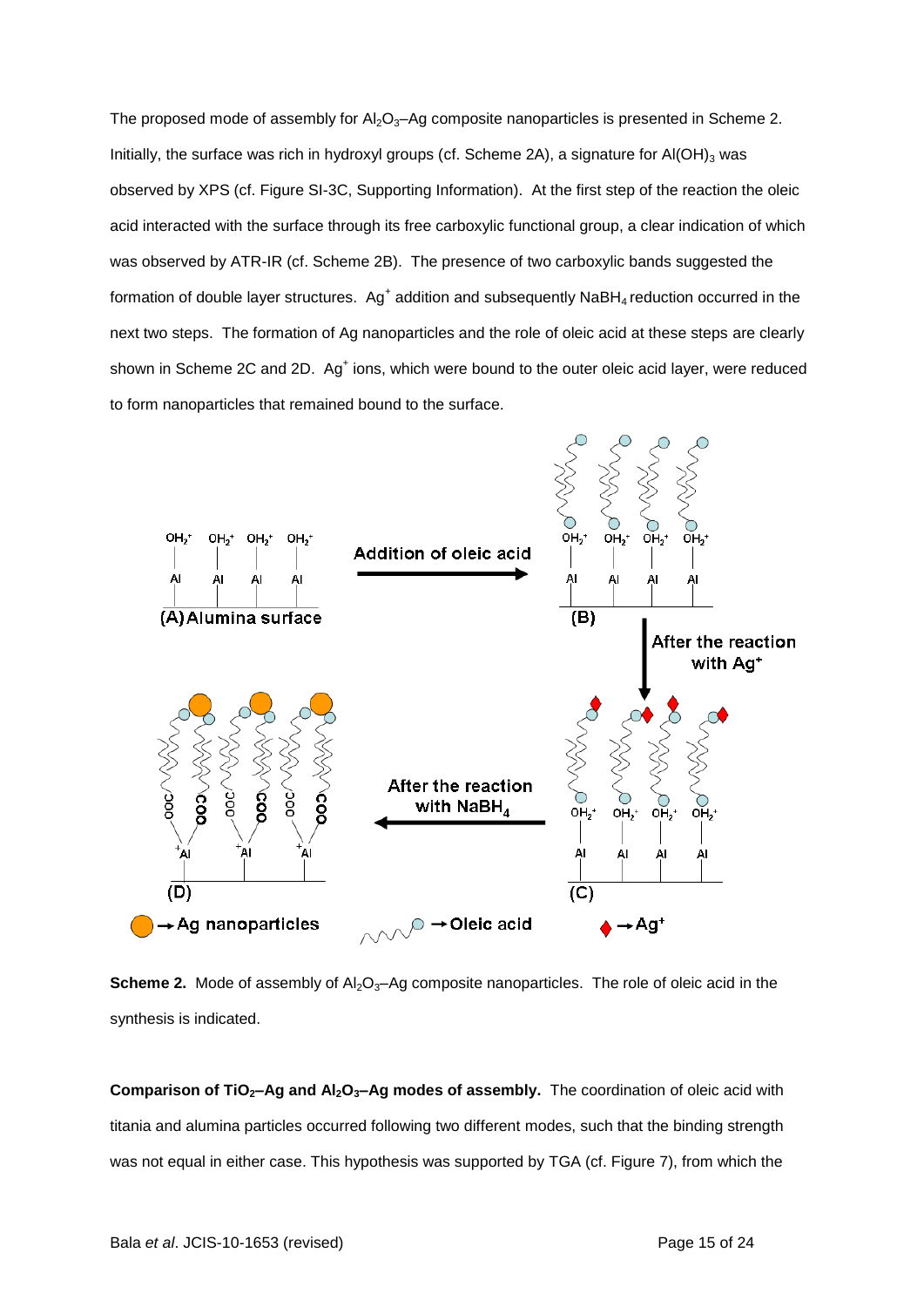amount of oleic acid adsorbed on the surface of titania and alumina was estimated. Two degradation steps were observed for both  $TiO_2$ –Ag and  $Al_2O_3$ –Ag, most readily seen from the derivative TG curves shown inset in Fig 7a and 7b. These double desorption steps are in agreement with studies of thermal stability of surfactants on nanoparticle surfaces conducted by Sahoo *et al* [51] and Perez-Diese *et al* [52].



**Figure 7.** (A) TGA trace of TiO<sub>2</sub>–Ag composite nanoparticles. Inset: derivative curve, showing maximum mass loss at 240 °C. (B) TGA trace of  $Al_2O_3$ -Ag composite nanoparticles. Inset: derivative curve, showing maximum mass loss at 442 <sup>º</sup>C.

Desorption of surface bound oleic acid started at 150 °C for both TiO<sub>2</sub>–Ag and Al<sub>2</sub>O<sub>3</sub>–Ag. For TiO<sub>2</sub>– Ag, 3.16 wt% was lost in the first step. The derivative curve (inset, Figure 7A) showed that maximum mass loss occurred at 240 ºC, suggesting that the majority of oleic acid was present as a weaklybonded layer. A further 0.76 wt% was lost in a second step between 375 ºC and 600 ºC, consistent with desorption of strongly bound oleic acid moieties. Though desorption of weakly-bound oleic acid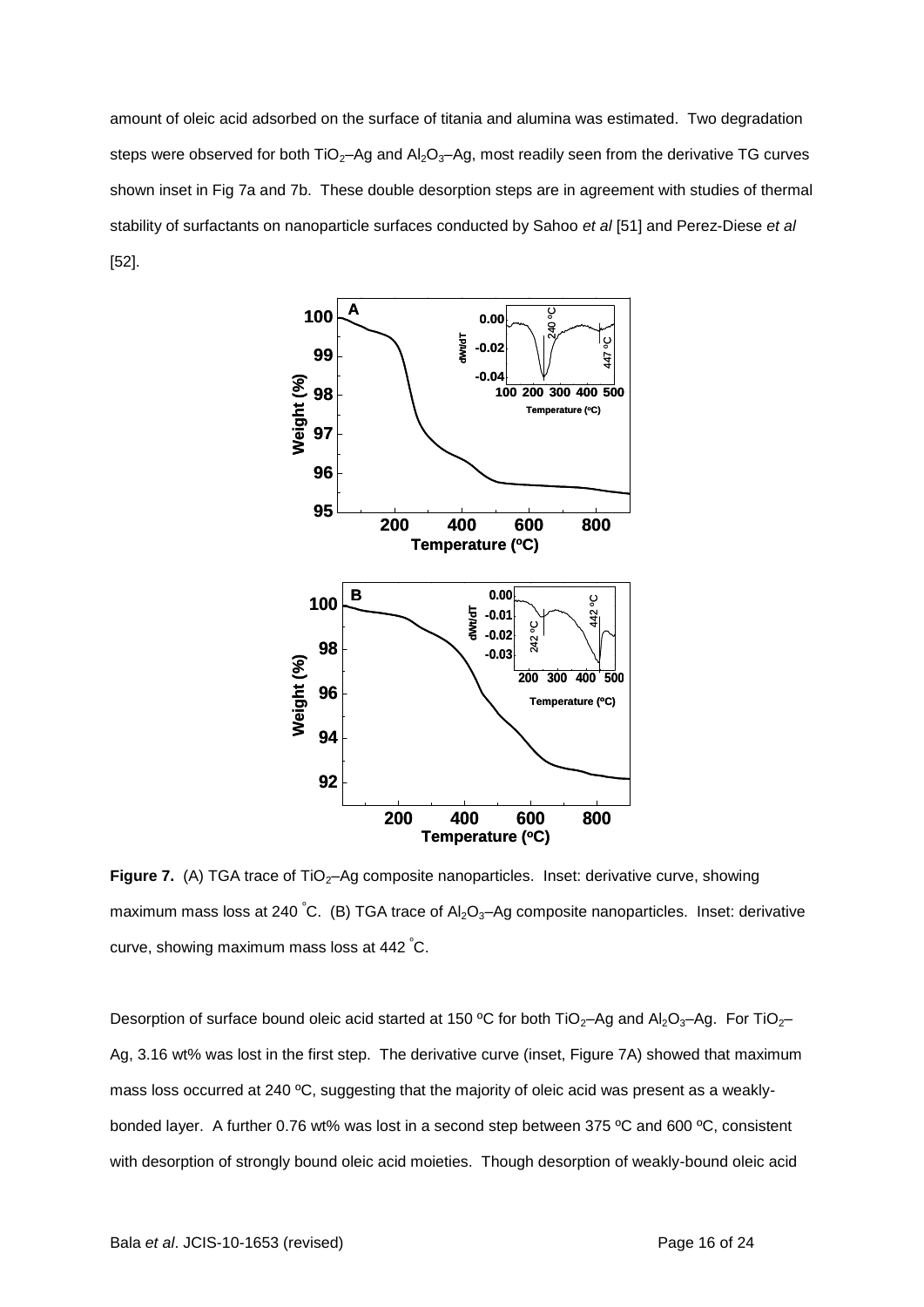also started at 150 °C for Al<sub>2</sub>O<sub>3</sub>-Ag composite nanoparticles (cf. Figure 7B), the derivative curve (inset, Figure 7B) shows that, unlike  $TiO<sub>2</sub>$ –Ag, the second mass-loss step – attributed to strongly bound surfactant – was dominant. Just 1.01 wt% was lost between 150 ºC and 300 ºC, whereas 2.63 wt% was lost from 300 °C to 475 °C. These results are consistent with the modes of assembly outlined in Scheme 1 for TiO<sub>2</sub>-Ag and Scheme 2 for  $Al_2O_3$ -Ag.

The stronger interaction between oleic acid and alumina compared to titania might seem to contradict TEM results, whereby loose Ag nanoparticles were more abundant in samples of  $A<sub>2</sub>O<sub>3</sub>$ -Ag composites than TiO2–Ag. This may be explained satisfactorily by considering the proposed modes of assembly. From Scheme 1, a single layer of oleic acid interacts directly with the titania surface. The Ag nanoparticles were directly bound to this layer, preventing easy detachment from the oxide under normal conditions. In contrast, it is hypothesised that, though the inner layer of oleic acid illustrated in Scheme 2 was bonded to alumina strongly, the outer layer was less strongly bound. Thus Ag nanoparticles which were anchored to the oxide surface via this outer layer detached easily. These differences may also account for the more site-specific nanoparticle growth observed for the titania surface.

**Preliminary applications trials.** Preliminary experiments were conducted to evaluate the potential of the TiO<sub>2</sub>–Ag and Al<sub>2</sub>O<sub>3</sub>–Ag composite nanoparticles for use in formulating antimicrobial materials. A standard epoxy formulation was adopted throughout to allow comparisons of the polymer nanocomposites' relative performance to be made. Specimens containing 10  $wt\%$  TiO<sub>2</sub>–Ag and 10 wt% Al<sub>2</sub>O<sub>3</sub>-Ag composite nanoparticles were formulated at loadings of 1 wt%, 10 wt%, 30 wt% and 50 wt%.

Representative TEM micrographs of the epoxy-based polymer nanocomposites are presented in Figure 8; a specimen of each formulation is shown in the inset photographs. At all loadings prepared, the composite nanoparticles were found to be well dispersed in the epoxy matrix.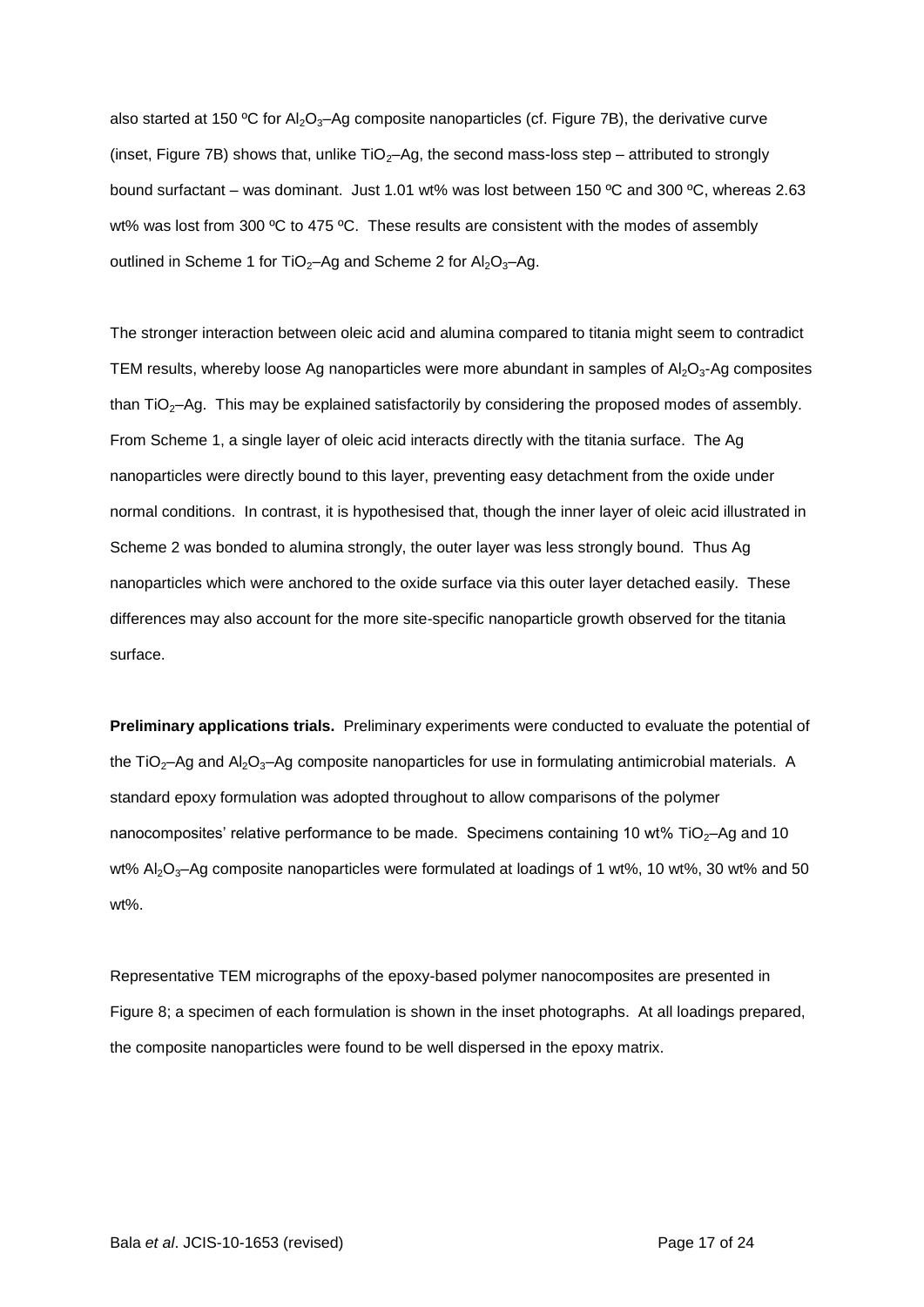

**Figure 8.** (A) TEM image of TiO<sub>2</sub>/epoxy nanocomposite. (B) TEM image of TiO<sub>2</sub>-Ag/epoxy nanocomposite. Inset, bottom left: Ag nanoparticles present on titania surface within epoxy matrix. (C) TEM image of  $Al_2O_3$ /epoxy nanocomposite. (D) TEM image of  $Al_2O_3$ -Ag/epoxy nanocomposite. For each epoxy nanocomposite formulated, a specimen of the cured formulation is shown inset.

Comparing Figure 8A (50 wt% pristine titania in epoxy) and Figure 8B (50 wt% TiO<sub>2</sub>-Ag in epoxy), it may be seen that comparable dispersion was achieved in both cases. Similar results were obtained for pristine alumina (cf. Figure 8C) and  $Al_2O_3$ -Ag composite nanoparticles (cf. Figure 8D). Discrete Ag nanoparticles were clearly observed on the titania surface throughout the epoxy nanocomposite samples (inset, Figure 8B). In contrast, fewer Ag nanoparticles were observed on the surface of the alumina particles dispersed in the epoxy matrix, although unbound Ag nanoparticles were observed in the matrix as may be seen in Figure 8D. Both findings are consistent with the TEM study of neat  $TiO<sub>2</sub>$ -Ag and  $Al_2O_3$ -Ag.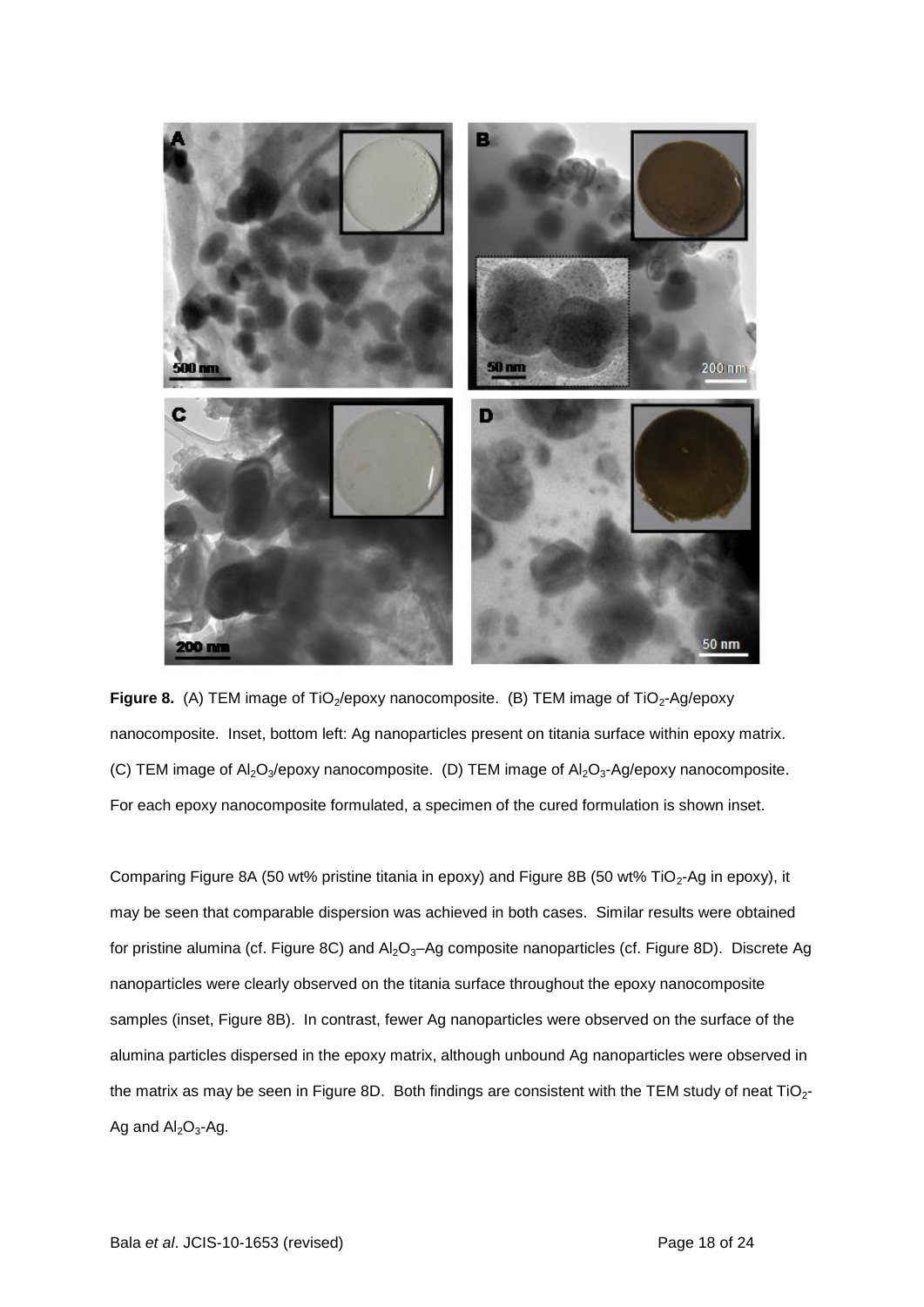**Antimicrobial activity.** The antimicrobial properties of both the  $TiO<sub>2</sub>-Ag$  and  $Al<sub>2</sub>O<sub>3</sub>-Ag$  containing epoxy nanocomposites were tested against representative Gram negative (*E. coli*) and Gram positive (*S. epidermidis*) bacteria. Discs of epoxy composite loaded with pristine titania created approximately 7mm zones of inhibition when tested against both *E. coli* and *S. epidermidis* (cf. Table 1). Substituting TiO<sub>2</sub>–10 wt% Ag into this formulation increased the zones of inhibition for both organisms. Only *S. epidermidis* was inhibited by epoxy composite loaded with pristine alumina. However, when Al<sub>2</sub>O<sub>3</sub>-10 wt% Ag was substituted in this formulation, inhibition of both organisms was achieved. Representative examples of the disc diffusion tests are shown in Figure 9, below. To date, no further effort has been made to optimise the epoxy nanocomposite formulation as the optimal formulation will differ based on the target application and selection of epoxy resin used to prepare the nanocomposite.

**Table 1:** Zones of inhibition observed for 6 mm diameter discs of epoxy nanocomposite samples during disc diffusion testing. All nanocomposite samples were formulated with 50 wt% nanoparticles in epoxy matrix.

| Zone of inhibition (mm) | E. Coli      | S. Epidermis |
|-------------------------|--------------|--------------|
| TiO <sub>2</sub> /      | 7.65         | 7.03         |
| TiO2-10 wt% Ag          | 9.04         | 10           |
| AI2O3                   | Not observed | 6.97         |
| Al2O3-10 wt% Ag         | 10.76        | 12.25        |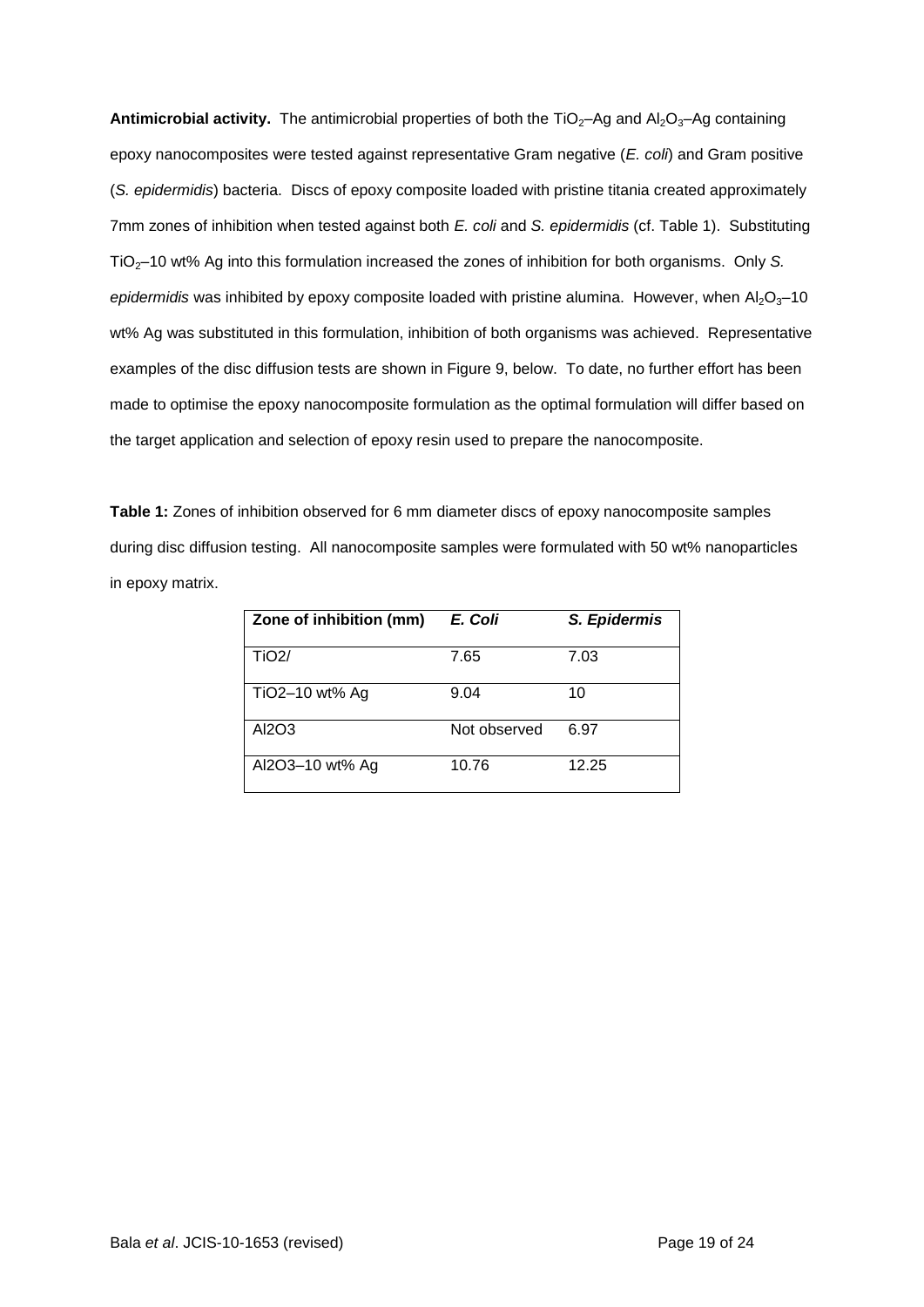

**Figure 9.** Representative agar plates from disc diffusion tests of epoxy nanocomposites prepared at 50 wt% nanoparticle loading. Left column: *S. epidermidis*; (A) Pristine alumina, (B) Al<sub>2</sub>O<sub>3</sub>-10 wt% Ag, (C) pristine titania, (D) TiO<sub>2</sub>-10 wt% Ag. Right column: *E. coli.*; (E) Pristine alumina, (F) Al<sub>2</sub>O<sub>3</sub>-10 wt% Ag, (G) pristine titania, (H)  $TiO<sub>2</sub>-10$  wt% Ag. Zones of inhibition observed for each formulation tested are reported in Table 1.

#### **4. Conclusions**

 $TiO<sub>2</sub>$ -Ag and Al<sub>2</sub>O<sub>3</sub>-Ag composite nanoparticles were prepared using a simple experimental set-up at high yield under ambient conditions with consistent distribution of Ag nanoparticles onto the oxide surface between successive batches of TiO<sub>2</sub>-Ag and Al<sub>2</sub>O<sub>3</sub>-Ag material. Site-selective reduction of Ag was achieved by using oleic acid as the primary absorbate on the oxide surface. The mode of assembly was elucidated for both materials; though the same linker molecules were used for both the composite preparation, the coordination of oleic acid with alumina and titania was found to differ. The synthesis of TiO<sub>2</sub>-Ag was considered more successful than that of  $Al_2O_3$ -Ag, considering the site selective formation of Ag nanoparticles on the surface of the bare oxides achieved. In addition, this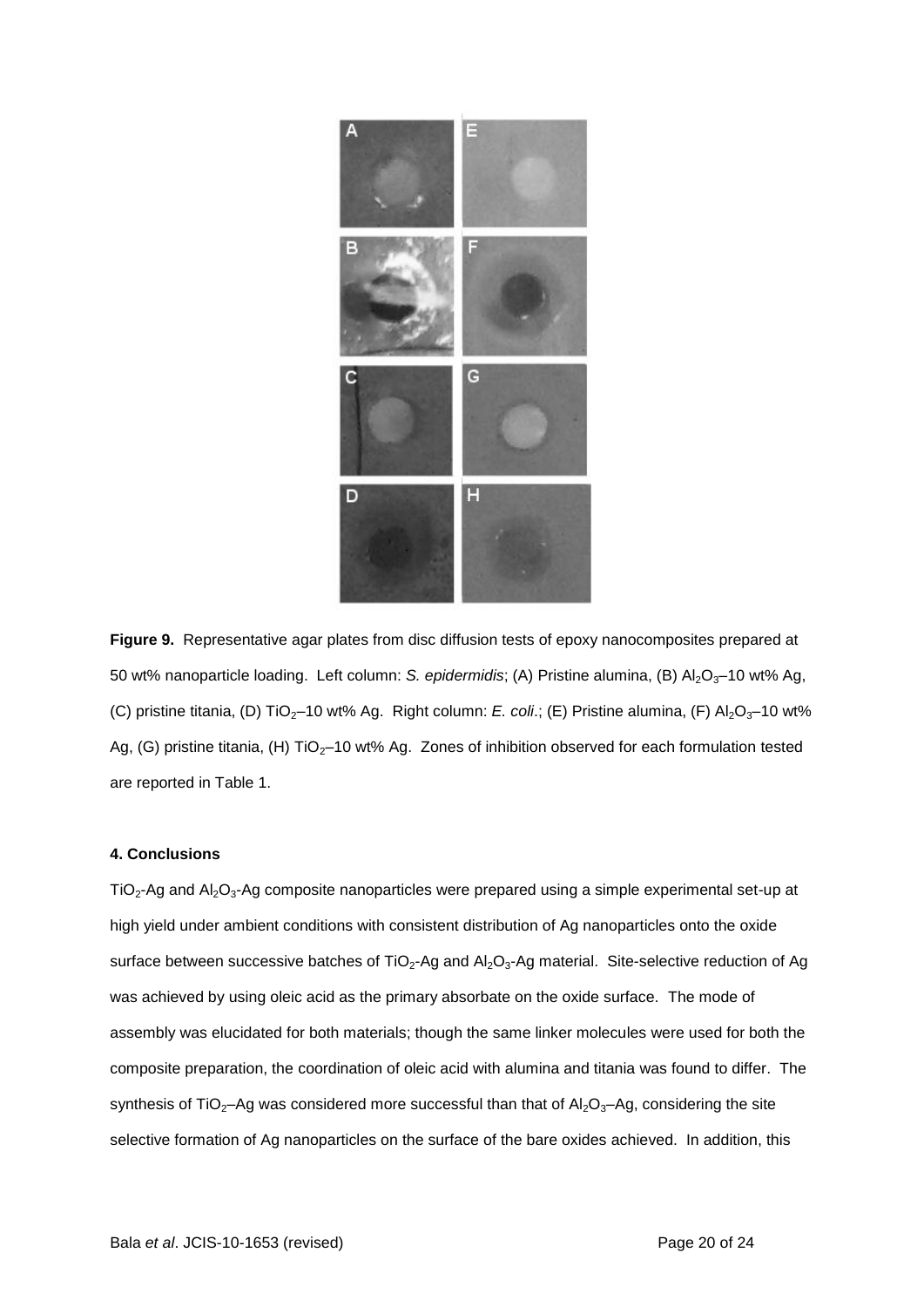versatile method can reasonably be expected to work for other metallic nanoparticles, such as Ni, Co or Pt, for use as catalysts.

Preliminary applications tests showed that nanocomposites of the  $TiO<sub>2</sub>–Ag$  and  $Al<sub>2</sub>O<sub>3</sub>–Ag$  composite nanoparticles dispersed in an epoxy matrix exhibited promising antimicrobial activity. This finding is of increasing relevance given the current need for more effective methods to control microbial infection. Future work will address the optimisation of the polymer matrix selection and nanocomposite formulation to enhance their potential as antimicrobial, catalytic and thermal interface materials.

## **Acknowledgement**

The authors thank Dr. Manuel Reuther, School of Chemistry, Trinity College Dublin (TCD) for assistance with thermogravimetric analysis and Dr. Ronald Russell, Moyne Institute, TCD for useful discussions. TB and GA acknowledge financial support from Enterprise Ireland's Commercialisation Fund – Proof of Concept Phase, grant no. PC/2007/117. This work was enabled under the framework of the INSPIRE programme, funded by the Irish Government's Programme for Research in Third Level Institutions, Cycle 4, National Development Plan 2007-2013.

#### **Supporting Information**

XPS curves for pristine titania particles and  $TiO<sub>2</sub>$  modified with oleic acid (Figure SI-1), FTIR spectra of oleic acid (Figure SI-2), and XPS curves for pristine alumina particles and  $Al_2O_3$  modified with oleic acid (Figure SI-3) are presented as supporting information. This material is available free of charge via the journal website.

#### **References**

- [1] R.J. Davis, M. Boudart, J. Phys. Chem. 98 (1994) 5471.
- [2] V.G. Pol, A. Gedanken, J. Calderro-Moreno, Chem. Mater. 15 (2003) 1111.
- [3] Z. Konya, V.F. Puntes, I. Kiricsi, J. Zhu, A.P. Alivisatos, G.A. Somorjai, Nano Lett. 2 (2002) 907.
- [4] M.R. Hoffmann, S.T. Martin, W. Choi, D.W. Bahnemann, Chem. Rev. 95 (1995) 69.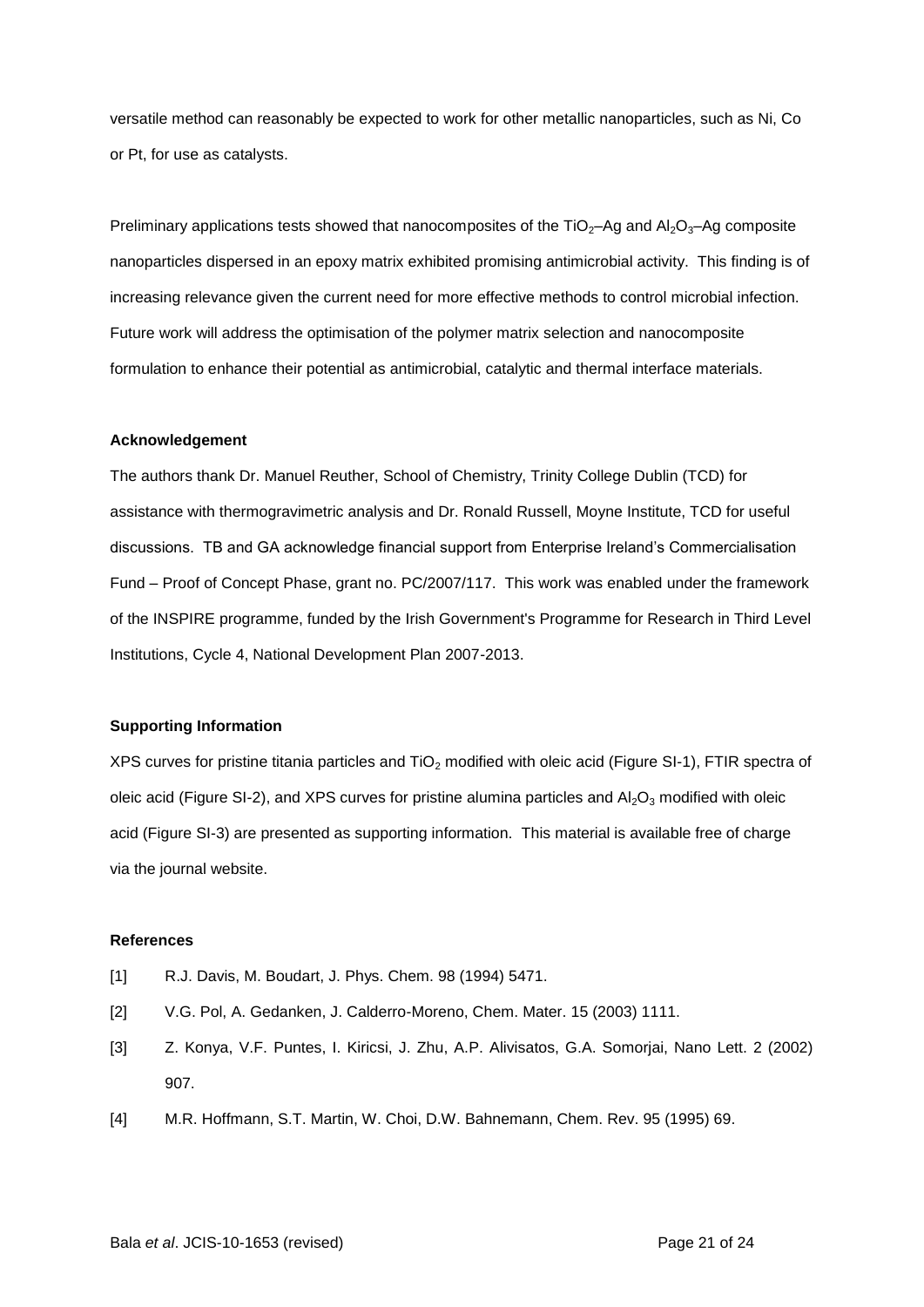- [5] W.R. Moser, Advanced Catalysis and Nanostructured Materials. Academic Press, San Diego, 1990.
- [6] P.V. Kamat, J. Phys. Chem. B 106 (2002) 7729.
- [7] M.K. Nazeeruddin, A. Kay, I. Rodicio, R. Humphry-Baker, E. Muller, P. Liska, N. Vlachopoulos, M. Gratzel, J. Am. Chem. Soc. 115 (1993) 6382.
- [8] B. O'Regan, M. Gratzel, Nature 353 (1991) 737.
- [9] A.J. Bard, M.A. Fox, Acc. Chemistry Research 28 (1995) 141.
- [10] A. Fujishima, K. Honda, Nature 37 (1972) 238.
- [11] V. Rodríguez-González, E. Marceau, P. Beaunier, M. Che, C. Train, J. Solid State Chem. 180 (2007) 22.
- [12] J.L. Contreras, G.A. Fuentes, B. Zeifert, J. Salmones, J. Alloy Compd. 483 (2009) 371.
- [13] S. Domínguez-Domínguez, Á. Berenguer-Murcia, Á. Linares-Solano, D. Cazorla-Amorós, J. Catal. 257 (2008) 87.
- [14] I. Balint, A. Miyazaki, K.-I. Aika, J. Catal. 220 (2003) 74.
- [15] C. Winkler, A.J. Carew, S. Haq, R. Raval, Langmuir 19 (2003) 717.
- [16] A. Esteban-Cubillo, C. Díaz, A. Fernández, L.A. Díaz, C. Pecharromán, R. Torrecillas, J.S. Moya, J. Eur. Ceram. Soc. 26 (2006) 1.
- [17] S. Sakthivel, M.V. Shankar, M. Palanichamy, B. Arabindoo, D.W. Bahnemann, V. Murugesan, Water Res. 38 (2004) 3001.
- [18] B. Kasprzyk-Hordern, Adv. Colloid Interface Sci. 110 (2004) 19.
- [19] X. Wang, D.R.G. Mitchell, K. Prince, A.J. Atanacio, R.A. Caruso, Chem. Mater. 20 (2008) 3917.
- [20] H. Zhang, G. Wang, D. Chen, X. Lv, J. Li, Chem. Mater. 20 (2008) 6543.
- [21] H. Sakai, T. Kanda, H. Shibata, T. Ohkubo, M. Abe, J. Am. Chem. Soc. 128 (2006) 4944.
- [22] S.-H. Lee, D.J. Suh, T.-J. Park, K.-L. Kim, Catal. Commun. 3 (2002) 441.
- [23] S. Rana, J. Rawat, M.M. Sorensson, R.D.K. Misra, Acta Biomaterialia 2 (2006) 421.
- [24] Y. Shen, J. Bao, N. Dai, J. Wu, F. Gu, J.C. Tao, J.C. Zhang, Appl. Surf. Sci. 255 (2009) 3908.
- [25] S. Ji, S. Murakami, M. Kamitakahara, K. Ioku, Mater. Res. Bull. 44 (2009) 768.
- [26] Y. Yang, Y. Wang, Z. Wang, G. Liu, W. Tian, Mater. Sci. Eng. A 490 (2008) 457.
- [27] Y. Wan, J. Ma, W. Zhou, Y. Zhu, X. Song, H. Li, Appl. Catal. A 277 (2004) 55.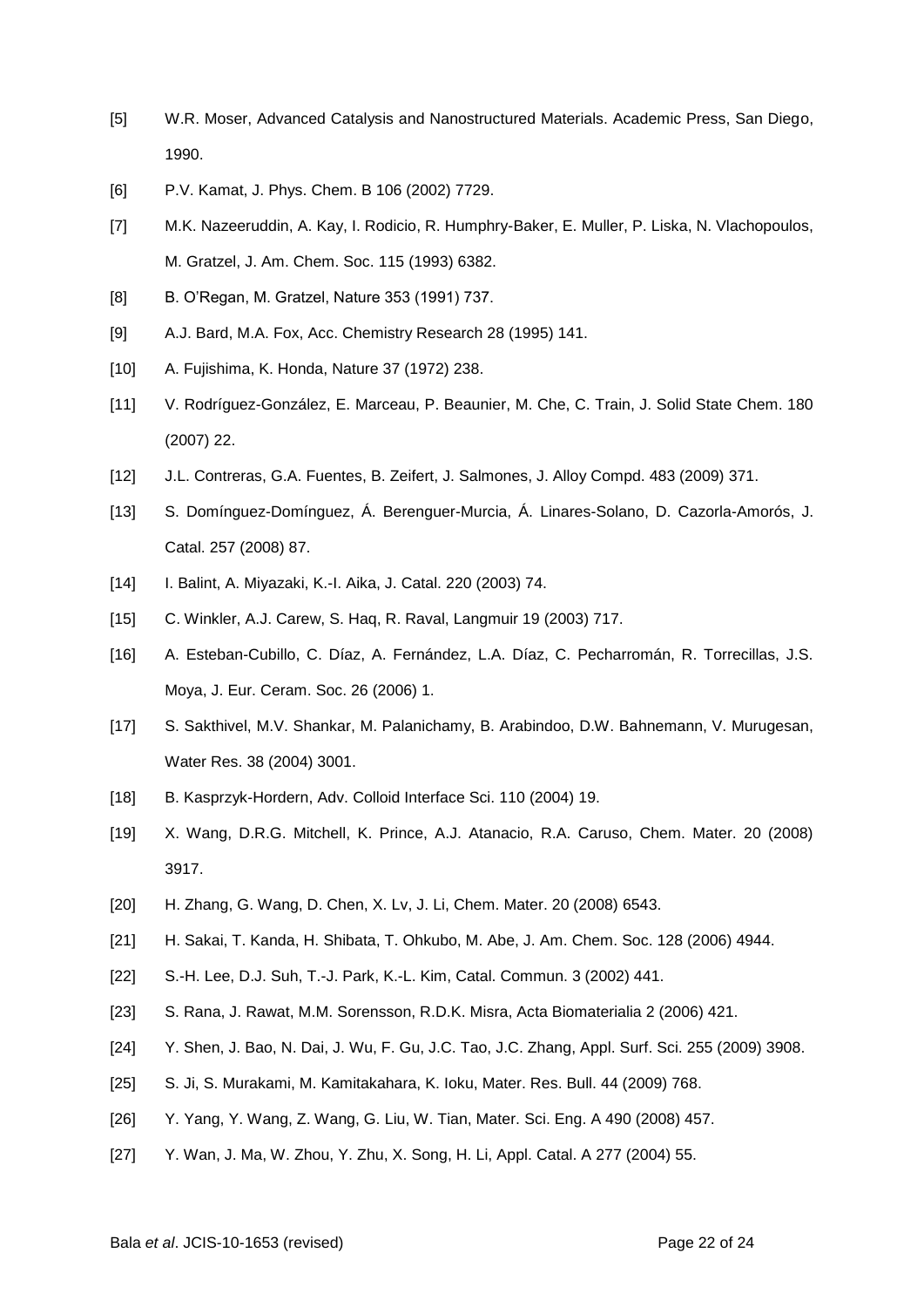- [28] Z. Li, B. Hou, Y. Xu, D. Wu, Y. Sun, W. Hu, F. Deng, J. Solid State Chem. 178 (2005) 1395.
- [29] Y. Xie, L. Zhou, C. Huang, H. Huang, J. Lu, Electrochim. Acta 53 (2008) 3643.
- [30] H. Kong, J. Jang, Biomacromolecules 9 (2008) 2677.
- [31] D. Guin, S.V. Manorama, J.N.L. Latha, S. Singh, J. Phys. Chem. C 111 (2007) 13393.
- [32] I.M. Arabatzis, T. Stergiopoulos, M.C. Bernard, D. Labou, S.G. Neophytides, P. Falaras, Appl. Catal. B 42 (2003) 187.
- [33] Y. Ohko, T. Tatsuma, T. Fujii, K. Naoi, C. Niwa, Y. Kubota, A. Fujishima, Nature Materials 2 (2003) 29.
- [34] K. Naoi, Y. Ohko, T. Tatsuma, J. Am. Chem. Soc. 126 (2004) 3664.
- [35] V. Subramanian, E.E. Wolf, P.V. Kamat, J. Am. Chem. Soc. 126 (2004) 4943.
- [36] P.D. Bragg, D.J. Rainnie, Can. J. Microbiol. 20 (1974) 883.
- [37] A.W. Bauer, K.W. M., J.C. Sherris, M. Turck, Am. J. Clin. Pathol. 45 (1966) 93.
- [38] http://www.lasurface.com/database/elementxps.php.
- [39] D. Briggs, M.P. Seah, Practical Surface Analysis ,Vol. 1, second edition. John Willey & Sons, 1993.
- [40] A.E. Miller, C. Ernsberger, D. Banks, J. Nickerson, T. Smith, J. Vac. Sci. Technol. A 4 (1986) 2784.
- [41] A. Malagutti, H. Mourao, J. Garbin, C. Ribeiro, Appl. Catal, B 90 (2009) 205.
- [42] K.M. Reddy, C.V. Gopal Reddy, S.V. Manorama, J. Solid State Chem. 158 (2001) 180.
- [43] P.J. Thistlethwaite, M.S. Hook, Langmuir 16 (2000) 4993.
- [44] T. Bala, A. Swami, B.L.V. Prasad, M. Sastry, J. Colloid Interface Sci. 283 (2005) 422.
- [45] W. Wang, S. Efrima, O. Regev, Langmuir 14 (1998) 602.
- [46] W. Wang, X. Chen, S. Efrima, J. Phys. Chem. B 103 (1999) 7238.
- [47] NIST-XPS database, version 3.5 (http://srdata.nist.gov/xps/).
- [48] J.F. Moulder, W.F. Stickle, P.E. Sobol, K.D. Bomben, Handbook of X-Ray Photoelectron Spectroscopy. Perkin-Elmer Corporation Physical Electronics Division, 1992.
- [49] C. Dablemont, P. Lang, C. Mangeney, J.-Y. Piquemal, V. Petkov, F. Herbst, G. Viau, Langmuir 24 (2008) 5832.
- [50] R.M. Silverstein, F.X. Webster, D.J. Kiemle, Spectrometric Identification of Organic Compounds. John Wiley & Sons, Hobokem, NJ, 2005.